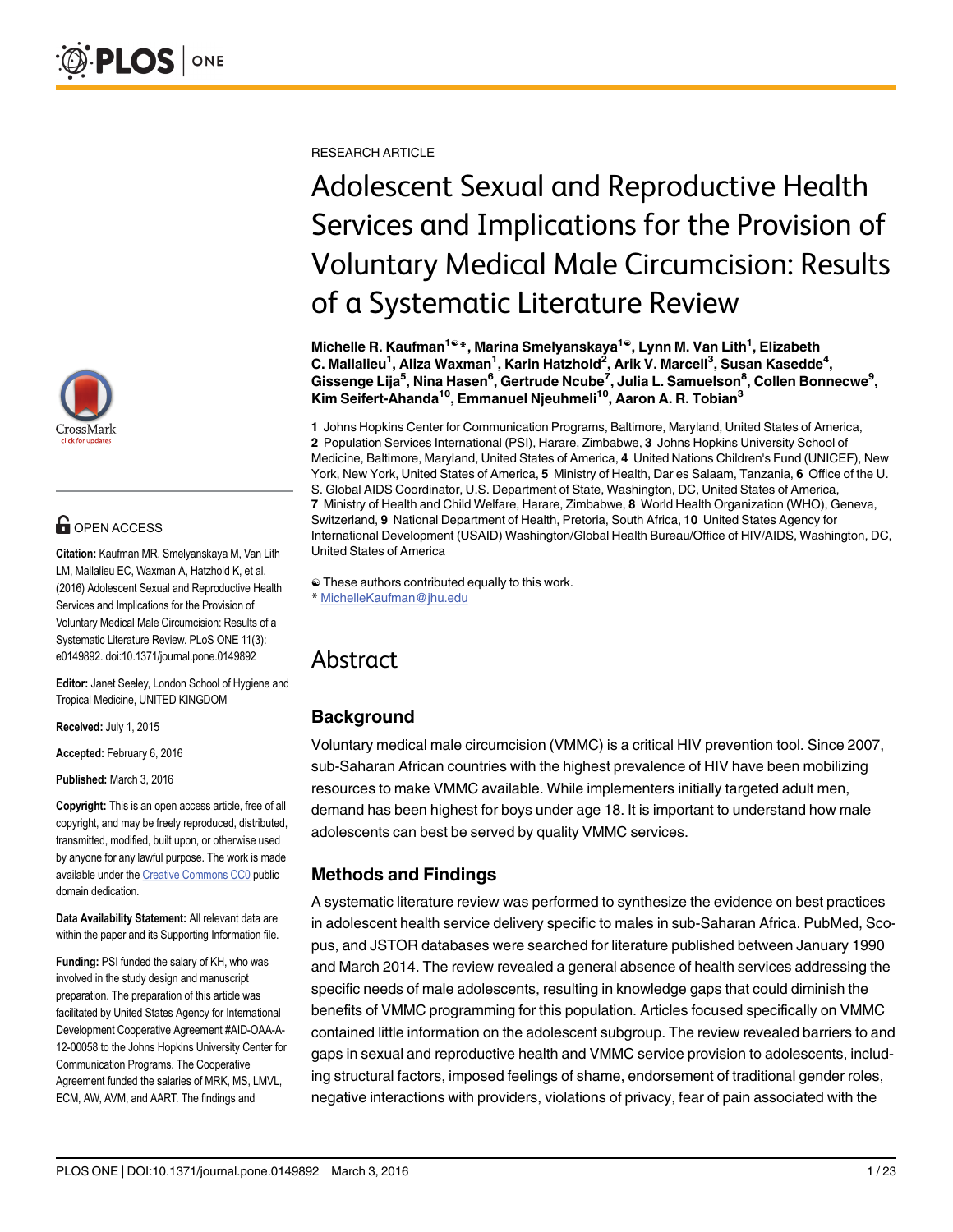<span id="page-1-0"></span>

conclusions in this article are those of the authors and do not necessarily represent the official positions of the United States Government or any other affiliate organizations or institutions. PSI nor USAID had any additional role in the study design, data collection and analysis, decision to publish, or preparation of the manuscript. The specific roles of these authors are articulated in the 'author contributions' section.

Competing Interests: We disclose that one of the authors (KH) is employed by a private commercial enterprise, Population Services International. This does not alter our adherence to PLOS ONE policies on sharing data and materials.

VMMC procedure, and a desire for elements of traditional non-medical circumcision methods to be integrated into medical procedures. Factors linked to effective adolescent-focused services included the engagement of parents and the community, an adolescent-friendly service environment, and VMMC counseling messages sufficiently understood by young males.

### **Conclusions**

VMMC presents an opportune time for early involvement of male adolescents in HIV prevention and sexual and reproductive health programming. However, more research is needed to determine how to align VMMC services with the unique needs of this population.

# Introduction

Voluntary medical male circumcision (VMMC) is a central pillar of current efforts to prevent HIV in sub-Saharan Africa [\[1](#page-17-0)]. Multiple clinical trials have demonstrated VMMC's effectiveness in reducing males' risk of acquiring HIV through heterosexual intercourse, with reductions in incidence of at least 50 to 60%  $[2-4]$  $[2-4]$  $[2-4]$  $[2-4]$  $[2-4]$ . Post-trial studies demonstrated VMMC efficacy to reduce HIV acquisition increased to above 70% over time [[5\]](#page-17-0). Statistical modeling suggests scaling up VMMC services can substantially alter the trajectory of the HIV epidemic; it is projected a 30 to 50% reduction in HIV incidence can be achieved within 10 years in settings where HIV is hyperendemic, is spread primarily through heterosexual transmission, and where most men (80% or more) are not already circumcised  $[6]$  $[6]$  $[6]$ . More recent studies show reaching 80% of males ages 15 to 49 in Eastern and Southern Africa with VMMC services by 2015 could avert 3.36 million infections and 386,000 deaths by 2025, generating cost savings of \$16.5 billion [\[7\]](#page-17-0). A decrease in HIV incidence among men will predictably have an impact on transmission among women, with estimates of an overall 37% reduction in transmission [[8](#page-17-0)]. In addition, VMMC has been shown to decrease herpes simplex virus type-2, human papillomavirus, and other sexually transmitted infections (STIs) among men, and human papillomavirus, bacterial vaginosis, and trichomonaisis among female partners [[9](#page-17-0)–[15](#page-18-0)].

While VMMC services typically do not specifically target adolescents, a disproportionately high volume of adolescents (ages 10 to 19) make up the total population who have received VMMC in priority countries, with estimates ranging between 34 and 55% [\[16\]](#page-18-0). Whether this age group is adequately served with age-appropriate counseling is less understood. A review of population-based data showed the average age of sexual debut in males in priority settings is 18 years [\[16\]](#page-18-0), while HIV infection among males tends to peak between the ages of 20 and 30 years [\[17](#page-18-0)]. Delivery of VMMC to male adolescents presents an opportunity to reach a large proportion of the male population prior to or in conjunction with sexual debut. It also provides an opportunity to involve young males in a lifetime of HIV prevention and sexual and reproductive health (SRH) services.

In recognition of the greater demand for VMMC among adolescents, the WHO/UNAIDS Joint Strategic Action Framework to Accelerate the Scale-Up of VMMC for HIV Prevention  $(2011)$  [[1\]](#page-17-0) includes a call for approaches to integrate and expand VMMC services for male adolescents. The framework recommends the VMMC service delivery package, including counseling, be age appropriate [[1\]](#page-17-0). However, little is known about how to maximize the engagement of adolescents in quality VMMC programming when males are not socialized to regularly use health care, and SRH care settings are not designed for teens or males [\[18](#page-18-0)–[20\]](#page-18-0).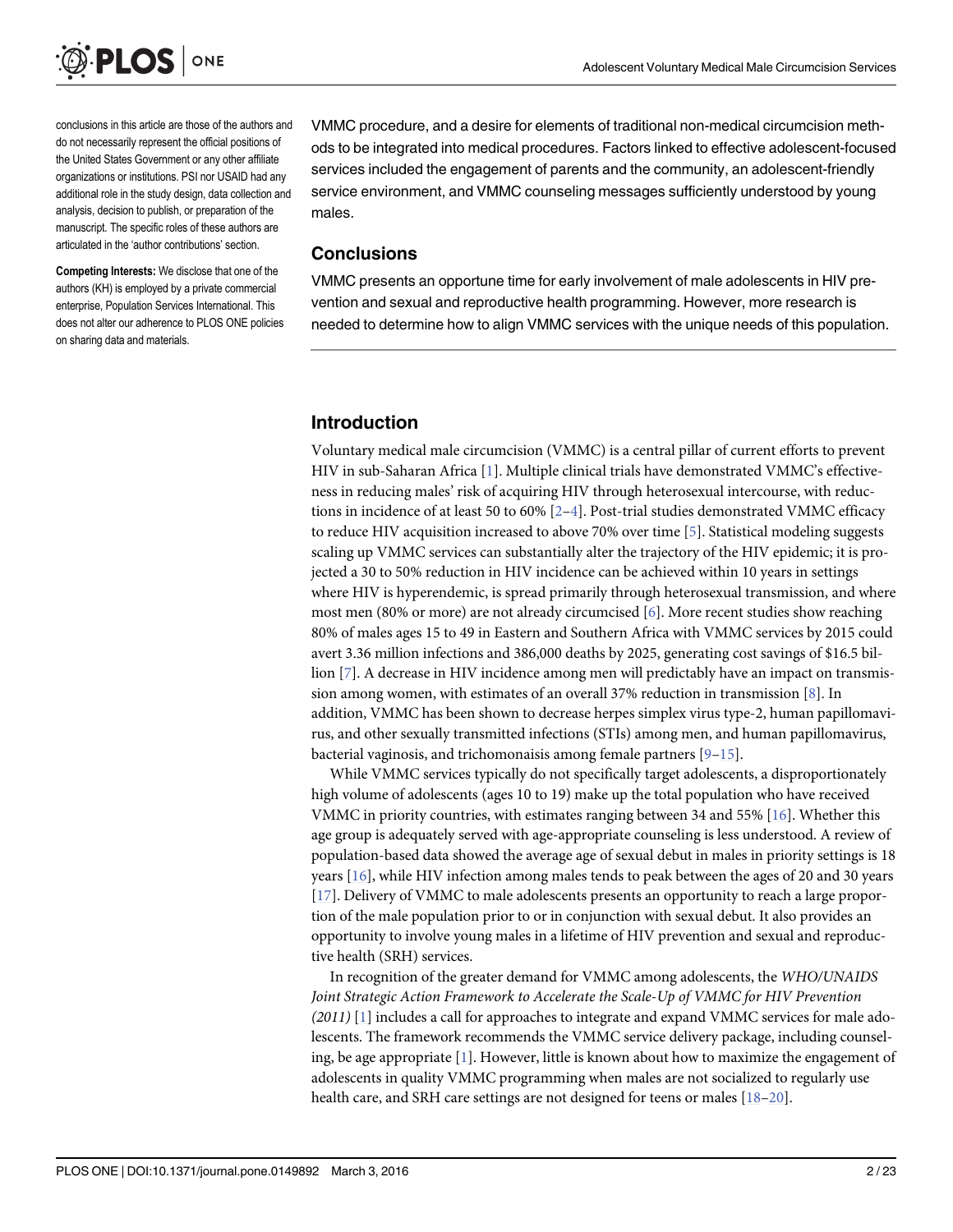<span id="page-2-0"></span>The objectives of this review were to 1) synthesize the literature on SRH and VMMC services for male adolescents in sub-Saharan Africa to determine the best age-appropriate practices that exist for this population, and 2) based on findings, make recommendations for future areas of research needed to fully understand the criteria for effective adolescent VMMC services.

## Methods

A systematic literature review [[21](#page-18-0)] (see [S1 PRISMA Checklist](#page-16-0)) was conducted involving an iterative process to identify terms related to adolescent sexual health services. Search terms focused on the perspectives of clients and providers in adolescent health service delivery, parental and community support for VMMC and other health services for youth, health service satisfaction for male adolescents, and delivering effective VMMC counseling to male adolescents.

Systematic literature searches were conducted in PubMed, Scopus, and JSTOR (a database providing access to regionally focused literature). All databases were searched January through March 2014. Searches were limited to studies conducted in sub-Saharan Africa (since the 14 priority countries for VMMC scale up are located in this region  $[1]$  $[1]$ ), published in peerreviewed journals between January 1990 and March 2014, and written in English. The 1990 start date was chosen so as to capture articles focused on adolescent SRH services and VMMC literature that pre-dated the VMMC clinical trials.

The keyword search terms were focused on four specific variables: 1) adolescent: adolescent\*, teen\*, young adult\*, youth\*; 2) health services: health service\*, health care, medical care, male circumcision, VMMC; 3) client/provider perspectives: health personnel attitude, provider attitude, adolescent-friendly, youth-centric, patient preference, counseling; 4) existing *adolescent programming*: social marketing, intervention<sup>\*</sup>, best practice<sup>\*</sup>, program<sup>\*</sup>, family planning, health promotion, health education, HIV infection/prevention/control, prevention. When performing database searches, an asterisk signifies multiple options for the ending of a word. Adolescent<sup>\*</sup> signifies a search for "adolescent" and "adolescents." Detailed search terms used in PubMed (as an example) are provided in [Table 1](#page-3-0).

A total of 1,502 peer-reviewed articles were identified through the keyword search (see data in [S1 Fig](#page-16-0)). Two independent reviewers conducted title and abstract screening to determine final inclusion in the review. A total of 703 articles were excluded due to a policy focus, topic irrelevance, and/or unrelated outcomes. Disagreements regarding inclusion were resolved through consultation between team members. A total of 263 articles were included in a full text review. Of those, findings from 79 articles were included, as the remaining 184 articles were not directly relevant to the variables of interest, data were specific to adolescent girls only, and/ or there was a lack of data reported on adolescents. Of the selected studies, four constituted evidence reviews, 31 utilized quantitative methodologies, including cross-sectional and population-based surveys, 35 used qualitative methods such as focus group discussions and interviews, and nine utilized mixed method approaches. Three of the reviewed studies utilized mystery client approaches to evaluate the quality of adolescent SRH services. Fifty-one articles were dedicated to SRH service delivery, with three of these addressing issues surrounding VMMC. Twenty-eight articles focused on VMMC services with a specific mention of younger men or male adolescents.

Adolescence is generally defined as the period between 10 and 19 years of age  $[22]$  $[22]$  $[22]$ . Among the reviewed studies focused on SRH services for youth, only 14 focused specifically on populations in this age bracket; there were 27 studies where ages of participants were clearly identified that combined research on younger adolescents (10 to 15 year olds) with older youth (20 to 24 years), with one study including 25 to 26 year olds and another 25 to 30 year olds. SRH studies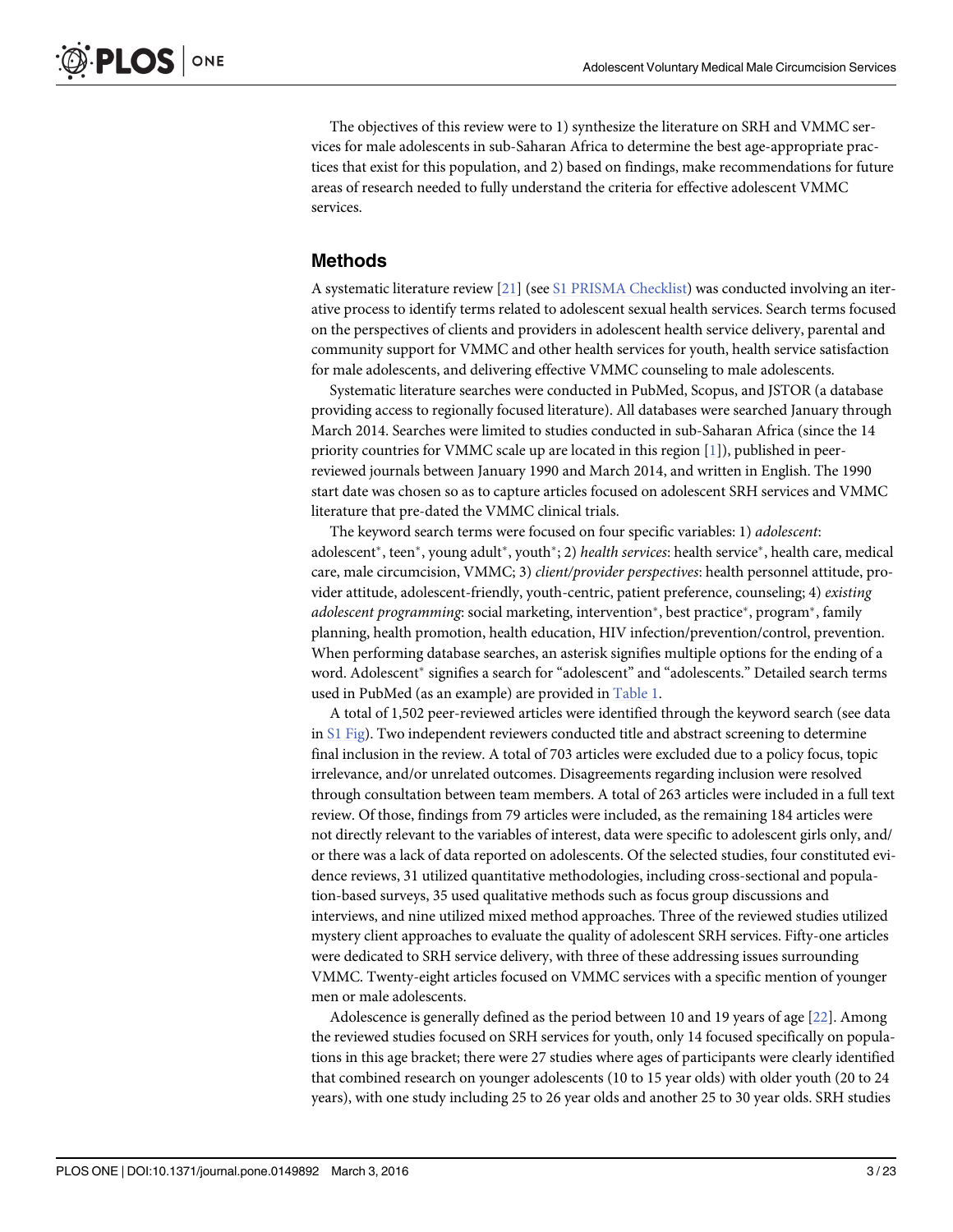| adolescent"[MeSH] OR adolescent*[tiab] OR teen*[tiab]<br>OR young adult[MeSH] OR young adult*[tiab] OR youth*<br>[tiab] OR homeless youth [MeSH]                                                                                                                                                                                                                                                                                  |
|-----------------------------------------------------------------------------------------------------------------------------------------------------------------------------------------------------------------------------------------------------------------------------------------------------------------------------------------------------------------------------------------------------------------------------------|
| adolescent health services [MeSH] OR health service* [tiab]<br>OR health care[tiab] OR medical care[tiab] OR accessibility,<br>health services[MeSH] OR health service* accessibility[tiab]<br>OR access to health service*[tiab] OR access to health care<br>[tiab] OR access to medical care[tiab] OR access* health<br>service* [tiab] OR access* health care[tiab] OR access*<br>medical care[tiab]                           |
| attitude of health personnel[MeSH] OR provider attitude[tiab]<br>OR adolescent-friendly[tiab] OR youth-centric[tiab] or youth<br>centric[tiab] or adolescent friendly[tiab] or perspective*[tiab]<br>or attitude*[tiab] OR patient preference[MeSH]                                                                                                                                                                               |
| social marketing[tiab] OR intervention*[tiab] OR best<br>practice*[tiab] OR program*[tiab] OR family planning[tiab]<br>OR prevention[tiab] OR health promotion[tiab] OR health<br>education[tiab] OR "HIV Infections/prevention and<br>control"[MeSH] OR "health education"[MeSH] OR "health<br>promotion"[MeSH] OR "primary prevention"[MeSH] OR<br>"preventive health services"[MeSH] OR counseling[tiab]OR<br>counseling[MeSH] |
| circumcisions, male [MeSH] OR VMMC[tiab] OR male<br>circumcision [tiab]                                                                                                                                                                                                                                                                                                                                                           |
|                                                                                                                                                                                                                                                                                                                                                                                                                                   |

#### <span id="page-3-0"></span>[Table 1.](#page-2-0) Key Search Terms for PubMed Database.

\* Denotes any variation of the word will be included in the search. For instance, "teen\*" will include teen, teens, teenager, or teenagers.

doi:10.1371/journal.pone.0149892.t001

also included research with health service providers and articles that did not specify the age of participants, referring to them only as "teenagers" or "youth." Out of the 29 VMMC studies, nine focused on adolescents ages 13 to 18 and young males ages 19 to 24; the remainder were investigations of men ages 15 and over or 18 and over and included mention of younger clients' needs.

While we were most concerned with studies focused on adolescents ages 10 to 19 years old, the lack of information for this age group led to us expand the search to include young people as old as 24 years. The Society for Adolescent Medicine [\[23\]](#page-18-0) applies the term "adolescent medicine" to health care, professional training, health research, and advocacy related to persons ages 10 to 25 years. We refer to this broad age group (10 to 24 years old) as "adolescents" or "young males" interchangeably throughout the remainder of the paper. Specific age ranges were noted where known. Articles were included in the final review if they focused on males under the age of 25 and discussed at least one of the following: 1) factors related to differences in how male and female adolescents are educated about HIV and reproductive health, 2) barriers to male adolescents seeking VMMC services, 3) an analysis of provider/educator/parent and adolescent outlook on the quality of health services specific to male adolescents, and 4) VMMC studies with stratified results for male adolescents. Articles were excluded if they provided purely biomedical or epidemiological reports on VMMC and/or did not include factors associated with improved health service delivery to male adolescents.

Experts from the World Health Organization, U.S. President's Emergency Plan for AIDS Relief, United Nations Children's Fund, and other implementing partners were invited to participate in an Adolescent VMMC Technical Advisory Group, including in-country Ministry of Health partners in Zimbabwe, South Africa, and Tanzania. The Advisory Group reviewed the final reference list to ensure key articles were not missed in the review. The Advisory Group,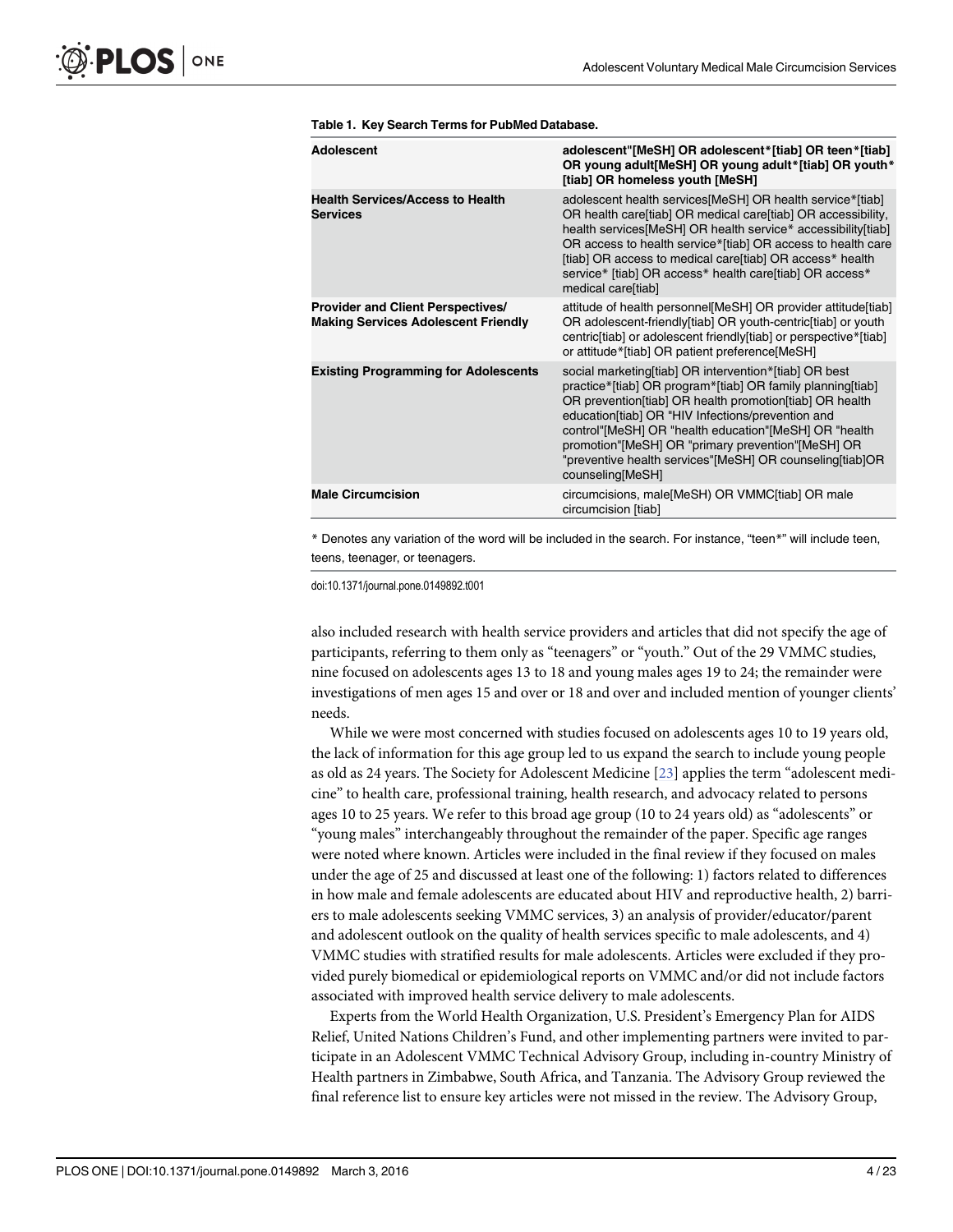<span id="page-4-0"></span>established to advise on an assessment of adolescent VMMC in-service communication, suggested two additional articles and one note of evidence. These experts also supplied seven existing guides on service delivery and the health of adolescents produced by WHO  $[20, 24-27]$  $[20, 24-27]$  $[20, 24-27]$  $[20, 24-27]$  $[20, 24-27]$  $[20, 24-27]$ , UNICEF [\[28\]](#page-18-0), and PEPFAR [[29](#page-18-0)]. These guidelines were not included in the synthesis of the peer-reviewed literature.

# **Results**

[Table 2](#page-5-0) briefly summarizes relevant key findings from studies included in the final review. Overall, the review revealed a lack of literature on VMMC service delivery to male adolescents in particular. Studies focused more generally on SRH services for adolescents and VMMC services for males overall. Articles included in the final review tended to cluster into three categories: 1) barriers to SRH, including VMMC services for adolescent males, 2) the role of nonmedical male circumcision, and 3) facilitators for increasing SRH and VMMC service access and satisfaction.

# Barriers to Sexual Health Service Access and Satisfaction for Adolescent Males

Forty-six articles reported barriers to accessing health services for male adolescents, including structural factors, privacy violations, shame, limitations in sexual education for male adolescents, negative interactions with providers, and pain associated with VMMC. While the majority of these articles (37 in total) focused on barriers to SRH service delivery, there are clear implications as to how these broader themes can impact VMMC service uptake as well.

Structural factors. Structural barriers to SRH service-seeking highlighted by male adolescents included clinics' limited operating hours coinciding with school and work hours and an unwelcoming atmosphere for adolescent clients [[30](#page-18-0)–[33](#page-18-0)]. In one study in Botswana, afternoon and evening hours were recommended by male and female adolescent clients [[31\]](#page-18-0). For VMMC services in particular, studies from Kenya and Tanzania reported that taking time off from work and traveling far distances is a barrier for employed young men (ages 18 to 24) [[34](#page-18-0)–[36](#page-19-0)]. Another study in South Africa found that male adolescents are also less likely to respond to VMMC recruitment when engaged in sports and during school exam periods [[37](#page-19-0)]. Teenage male SRH clients in another South African study reported discomfort in waiting in lines with women and young children [[19](#page-18-0)]. In other studies conducted in South Africa and Zambia, male adolescents wanted to attend clinics only while being accompanied by a peer educator or to interact with and ask health-related questions only of people of a similar age [\[18,](#page-18-0) [19,](#page-18-0) [38\]](#page-19-0).

Disregard for privacy. Across studies, respect for privacy and confidentiality, especially in close-knit rural communities, was reported to be a cornerstone of acceptable health service delivery for adolescents [\[19](#page-18-0), [39](#page-19-0)–[46\]](#page-19-0). Multiple studies highlighted adolescents' discomfort with physical privacy constraints in health centers, such as open doors or counselors' desks being located near a window or partition that insufficiently muted voices, but also reported being wary of potential interactions with seemingly judgmental health workers prone to gossip in communities where everyone knows each other [[19](#page-18-0), [40](#page-19-0)–[42,](#page-19-0) [47,](#page-19-0) [48\]](#page-19-0). A systematic review of 17 studies addressing the effectiveness of youth centers—facilities specifically created to accommodate the needs of adolescents—in increasing SRH service uptake found these centers were rated poorly by youth when they lacked privacy [[49](#page-19-0)]. In another VMMC-specific study in South Africa, fathers, mothers, and sons all valued private waiting rooms when seeking service delivery [\[50\]](#page-19-0).

Shame. Despite evidence that adolescents in sub-Saharan Africa are eager to discuss sex and sexuality [[51](#page-19-0)] and appreciate directness and clarity when these topics are introduced by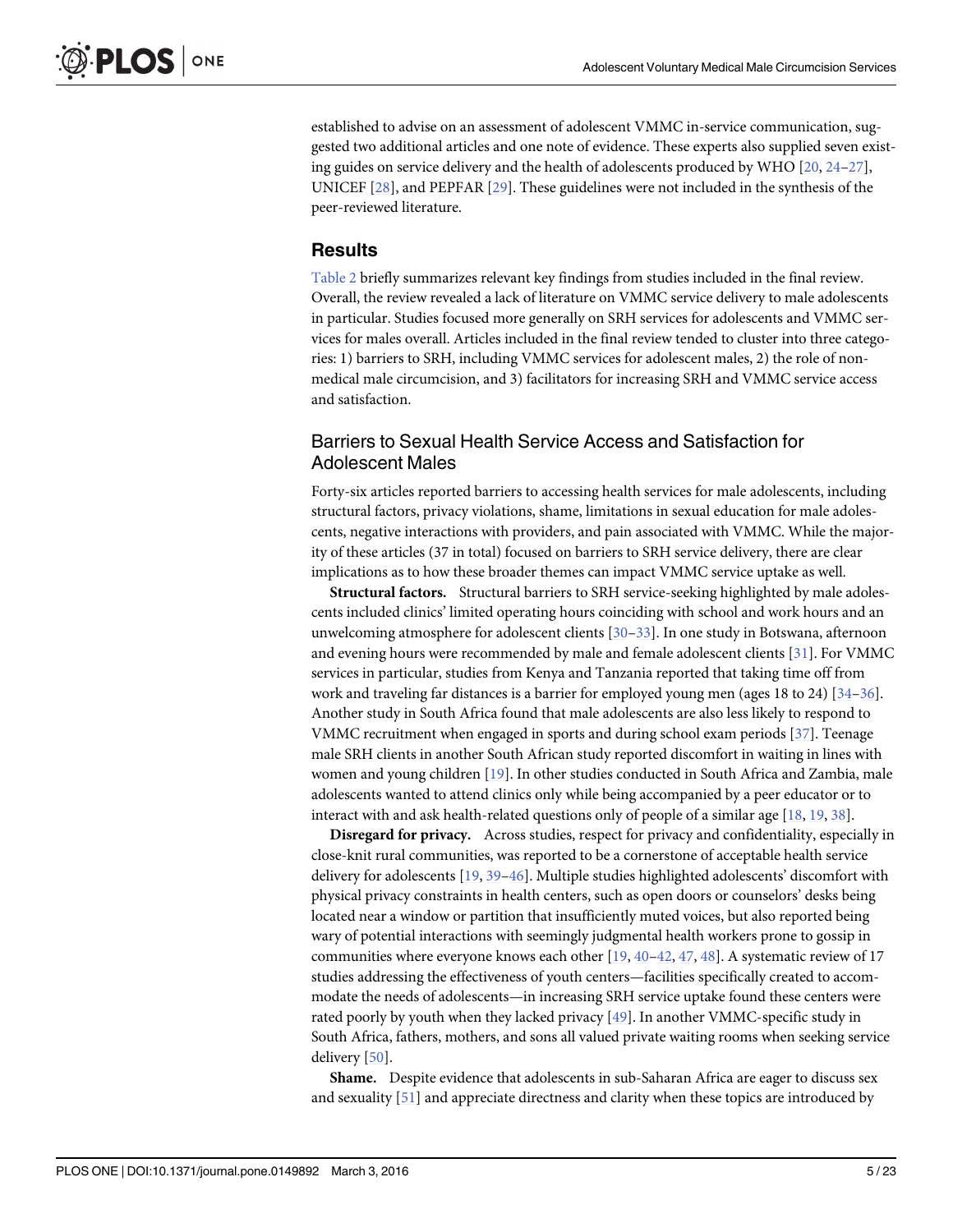# <span id="page-5-0"></span> $\mathcal{D}$  PLOS  $\vert$  one

|             | Table 2. Studies of Sexual and Reproductive Health and VMMC Service Seeking Behavior and Satisfaction Among Male Adolescents in Sub-Saha- |
|-------------|-------------------------------------------------------------------------------------------------------------------------------------------|
| ran Africa. |                                                                                                                                           |

| Author, Date                          | Country                            | Sample                                                                      | <b>Study Methodology</b>                                                                                | <b>Key Findings</b>                                                                                                                                                                                                                                                                                                                               |
|---------------------------------------|------------------------------------|-----------------------------------------------------------------------------|---------------------------------------------------------------------------------------------------------|---------------------------------------------------------------------------------------------------------------------------------------------------------------------------------------------------------------------------------------------------------------------------------------------------------------------------------------------------|
| Abdool Karim<br>et al., 1992          | South Africa                       | 4 teenage mystery<br>clients                                                | Mystery client approach                                                                                 | Teenage clients experienced challenges in accessing<br>clinics; males felt discomfort waiting in line with women and<br>children                                                                                                                                                                                                                  |
| Ahlberg, Jylkäs,<br>Krantz, 2001      | Kenya                              | 2267 F, 2023 M ages<br>$11 - 20$                                            | Video screening followed by<br>structured questionnaires                                                | Myths and misconceptions among adolescents: boys<br>understand few common SRH facts (e.g., pregnancy); boys<br>viewed girls as STI carriers, believed girls responsible for<br>preventing pregnancy                                                                                                                                               |
| Ahmed et al.,<br>2009                 | South Africa                       | 15 life-orientation<br>teachers: 3 F/12 M                                   | Individual interviews                                                                                   | Educators uncomfortable discussing sex with adolescents;<br>saw abstinence as only approach for teaching                                                                                                                                                                                                                                          |
| Ajuwon et al.,<br>2006                | Nigeria                            | 624 students; mean<br>age 16.5, range 10-26                                 | Cross-sectional survey in 18<br>public secondary schools                                                | Fewer boys reported having romantic relationships, but<br>reported more likely to ever had sex; teachers rated face-<br>to-face teaching of sexual health as complex                                                                                                                                                                              |
| Akpabio et al.,<br>2009               | Nigeria                            | 339 students from 3<br>urban secondary<br>schools ages 9-20                 | Pre/post-intervention survey<br>assessing nurse-delivered HIV<br>prevention, SRH education              | Health education involving nurses more potent than by<br>parents only; older students had better attitudes toward<br>HIV prevention                                                                                                                                                                                                               |
| Amsale,<br>Berhane, 2012              | Ethiopia                           | 3543 adolescents ages<br>15–24; 49.5% M,<br>50.5% F; 96 students in<br>FGDs | Cross-sectional surveys and<br>FGDs                                                                     | FGDs revealed disappointment and distrust of health<br>providers; 65% delayed STI treatment-felt health<br>professionals unfriendly; 70% could not obtain treatment<br>because most institutions only open during school; 81%<br>stated health professionals unfriendly; FGD participants<br>reported lack of adolescent-targeted health services |
| Asekun-<br>Olarinmoye<br>et al., 2011 | Nigeria                            | 350 participants ages<br>$10 - 19$                                          | Cross-sectional survey                                                                                  | Parents had significant influence on involvement of youth<br>in sexual activity.                                                                                                                                                                                                                                                                  |
| Babalola, 2006                        | Tanzania                           | 1523 F, 1200 M ages<br>$15 - 24$                                            | Cross-sectional quantitative<br>study                                                                   | Young men significantly more likely to have been exposed<br>to HIV/AIDS information.                                                                                                                                                                                                                                                              |
| Balfour et al.,<br>2013               | South Africa                       | 498 M/472 F, grades<br>$5 - 12$                                             | Cross-sectional survey                                                                                  | Involvement in extra-curricular activities improved self-<br>efficacy to prevent HIV.                                                                                                                                                                                                                                                             |
| Barnett, 1997                         | N/A                                | N/A                                                                         | Review of best practices                                                                                | Adolescent involvement in design/implementation of sexual<br>health programming crucial to ensuring programming<br>meets their needs.                                                                                                                                                                                                             |
| Bastien, 2008                         | Tanzania                           | 1007 youth ages 13-18 Structured interviews                                 |                                                                                                         | More boys than girls knew condoms prevented HIV; older<br>males in urban areas have most knowledge                                                                                                                                                                                                                                                |
| Betts, Peterson,<br>Huebner, 2003     | Zimbabwe                           | 556 M, 174 F sexually<br>active, in school youth<br>ages $12+$              | School-wide surveys                                                                                     | Boys engaging in safe sex more likely to report parents<br>there when when needed, were older, spent more time in<br>extracurricular activities; boys worried less about getting<br>HIV compared to girls                                                                                                                                         |
| Bosmans et al.,<br>2006               | Democratic<br>Republic of<br>Congo | 117 adolescents ages<br>$13 - 16$                                           | 11 FGDs with adolescents;<br>IDIs with program managers;<br>1 FGD with street youth &<br>peer educators | Adolescent sexuality taboos impeded educators and SRH<br>program managers from addressing issues in non-<br>stigmatizing manner.                                                                                                                                                                                                                  |
| Bridges et al.,<br>2012               | South Africa                       | 204 fathers, 204<br>mothers, 237<br>uncircumcised sons<br>ages 14-30        | Random sampling household<br>survey                                                                     | Most valued features in VMMC services: required follow-up<br>visit, having lower infection rate, less pain, preference for<br>male staff                                                                                                                                                                                                          |
| Chandra-Mouli<br>et al., 2013         | Tanzania                           | N/A                                                                         | <b>Review of National Guidelines</b>                                                                    | Discussed standards for youth health in Tanzania,<br>implementation advances in country; underlined<br>importance of standardized services for youth to improve<br>quality and confidentiality                                                                                                                                                    |
| Diale, Roos,<br>2000                  | South Africa                       | 20 youth (10 M, 10 F)                                                       | Exploratory descriptive study                                                                           | Community nurses stigmatized young clients; were overall<br>unapproachable for adolescents                                                                                                                                                                                                                                                        |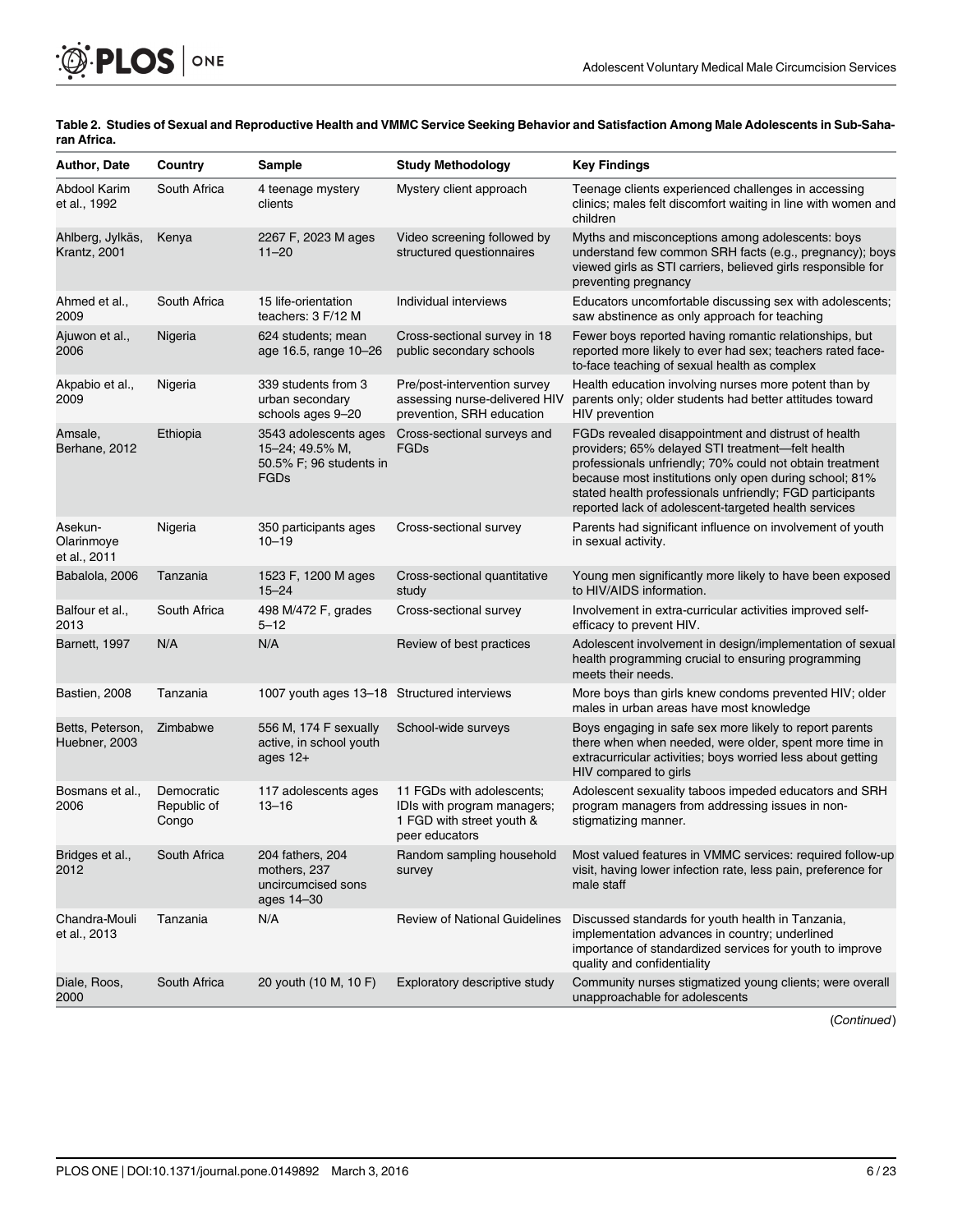| Author, Date                  | Country            | Sample                                                           | <b>Study Methodology</b>                                                                                                                   | <b>Key Findings</b>                                                                                                                                                                                                                                                                                                                                                                                                |
|-------------------------------|--------------------|------------------------------------------------------------------|--------------------------------------------------------------------------------------------------------------------------------------------|--------------------------------------------------------------------------------------------------------------------------------------------------------------------------------------------------------------------------------------------------------------------------------------------------------------------------------------------------------------------------------------------------------------------|
| Downs et al.,<br>2013         | Tanzania           | 10 FGDs with 67<br>participants ages 18+                         | <b>FGDs</b>                                                                                                                                | Belief MC is 'modern practice' promoting cleanliness,<br>prevents disease; belief women influence decision to<br>undergo VMMC, especially mothers; some worry VMMC<br>promotes promiscuity; parents of children in some tribes<br>embarrassed if child circumcised; in urban areas young<br>uncircumcised males stigmatized                                                                                        |
| Doyle et al.,<br>2010         | Tanzania           | 13,814 youth ages $15-$<br>30                                    | Cross-sectional survey                                                                                                                     | In absence of community support, teacher-led, peer-<br>assisted in-school sexual health and HIV prevention<br>education intervention failed to impact risk behavior long<br>term.                                                                                                                                                                                                                                  |
| Erulkar et al.,<br>2005       | Kenya,<br>Zimbabwe | 1,344 youth ages $10-$<br>19 in Kenya; 539 youth<br>in Zimbabwe  | Baseline, endline surveys<br>before/after youth activities<br>implemented                                                                  | Most important issues-Kenya: short waiting time, low cost<br>or free, 'one-stop shop', friendly staff; Zimbabwe:<br>confidentiality, nurse takes time, short wait time, 'one-stop<br>shop', low cost/free; Barriers: lack of knowledge of service<br>locations, costs                                                                                                                                              |
| Erulkar et al.,<br>2006       | Ethiopia           | 1000 adolescents ages<br>$10 - 19$                               | Population-based survey                                                                                                                    | 12% of adolescents visited a youth center; peer education<br>reached 20%; centers more effectively reached older boys<br>(nearly 1/3 of boys ages 15–19); boys more likely to have<br>utilized both service types than girls; older youth more<br>likely to utilize services than younger youth                                                                                                                    |
| Forrest et al.,<br>2009       | South Africa       | 2 FGDs with 11 M, 8 F<br>ages 16-18                              | FGDs                                                                                                                                       | Participants spoke of need to revise adolescent SRH<br>services to be more youth-friendly where users could avoid<br>stigma from CHWs.                                                                                                                                                                                                                                                                             |
| Friedland et al.,<br>2013     | Zambia             | 915 adults ages 18+,<br>266 adolescents ages<br>$13 - 17$        | 10 True/False post-test<br>questions after pre-VMMC<br>counseling and HTC; 94 semi-<br>structured IDIs with clients<br>1-week post-surgery | Fewer adolescents passed comprehension test than adults<br>and had lower scores; difference in comprehension found<br>between adults and adolescents, even controlling for<br>education                                                                                                                                                                                                                            |
| Gasasira, et al.,<br>2012     | Rwanda             | 1098 M ages 15-59                                                | Structured questionnaire on<br>MC knowledge, attitudes,<br>practices                                                                       | 37% of younger clients could not define VMMC; motivators<br>for VMMC: HIV/STI prevention (69%), improving hygiene<br>(49%); young men feared pain, especially those under age<br>19 (42%); 79% of fathers supported VMMC for son, 89%<br>preferred son get circumcised before age 15                                                                                                                               |
| George et al.,<br>2014        | South Africa       | 143 in-school M ages<br>$16+$                                    | <b>FGDs</b>                                                                                                                                | Motivators: hygiene, perceived increase in sexual<br>pleasure, positive relationship with provider, facilities with<br>better pain management, female partner preference,<br>VMMC camps (more welcoming than health facilities);<br>VMMC camps did not interfere with sports, other activities;<br>Barriers: fear of HTC and HIV disclosure, especially if HTC<br>on school grounds; family and community pressure |
| Greely et al.,<br>2013        | South Africa       | Men and women ages<br>16 and older                               | 15 FGDs (5 with circumcised<br>men, 5 with women, 5 with<br>uncircumcised men)                                                             | Men saw traditional MC key to becoming a "man";<br>uncircumcised men criticized, ridiculed, often excluded<br>from community activities; concern with safety of traditional<br>MC, long term complications, unsterilized equipment                                                                                                                                                                                 |
| Hatzold et al.,<br>2014       | Zimbabwe           | 2350 M ages 15-49;<br>1058 ages 15-24; 7<br>FGDs with ages 18-24 | Population-based survey,<br>FGDs                                                                                                           | VMMC motivators for younger men: HIV prevention, social<br>support, improved hygiene; barriers: fear of pain, HTC,<br>myths and misconceptions about VMMC                                                                                                                                                                                                                                                          |
| Herman-Roloff<br>et al., 2011 | Kenya              | 121 participants ages<br>18-40                                   | 12 FGDs                                                                                                                                    | Barriers: time away from work, culture and religion,<br>possible adverse events, abstinence period, fear VMMC<br>will make a man promiscuous; motivators: hygiene, social<br>pressure, protection against HIV, improved sexual<br>performance and satisfaction, ages 11-18 ideal time for<br><b>VMMC</b>                                                                                                           |
| Hughes,<br>McCauley, 1998     | N/A                | N/A                                                              | Review of best practices/<br>evidence                                                                                                      | Teachers, health providers lacked preparedness to discuss<br>sexuality with adolescents.                                                                                                                                                                                                                                                                                                                           |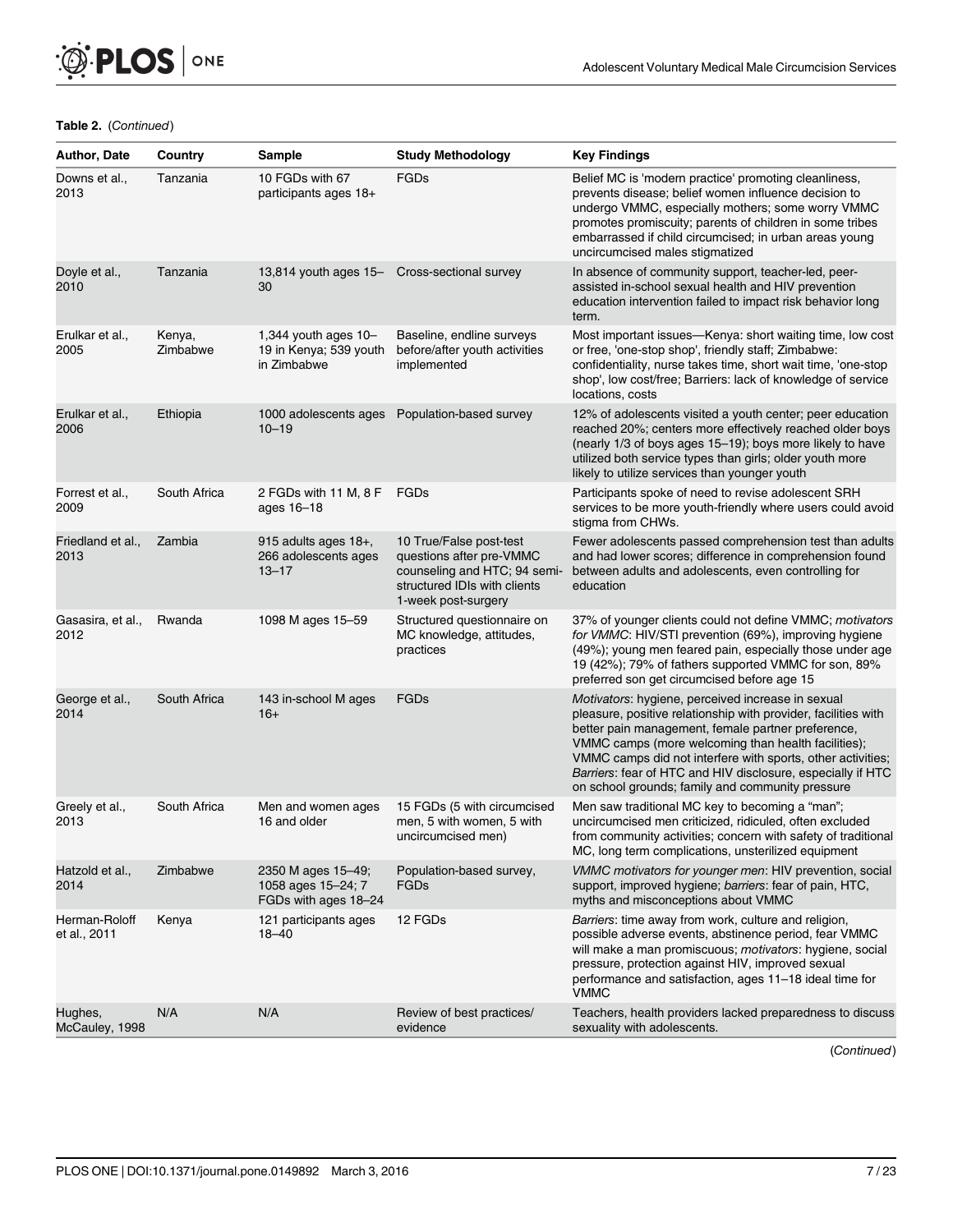| Author, Date                          | Country                   | <b>Sample</b>                                                                                                 | <b>Study Methodology</b>                                                                                       | <b>Key Findings</b>                                                                                                                                                                                                                                                                                                                                                                                                                                                        |
|---------------------------------------|---------------------------|---------------------------------------------------------------------------------------------------------------|----------------------------------------------------------------------------------------------------------------|----------------------------------------------------------------------------------------------------------------------------------------------------------------------------------------------------------------------------------------------------------------------------------------------------------------------------------------------------------------------------------------------------------------------------------------------------------------------------|
| Jayeoba et al.,<br>2012               | <b>Botswana</b>           | 269 M ages 13-18; 210 Cluster design survey<br>parents/ guardians                                             |                                                                                                                | 80% of boys correctly described MC; 76% of boys said MC<br>reduces HIV risk; 75% of boys wanted VMMC after<br>information session; 96% of parents/guardians wanted<br>VMMC for boys; boys' concerns: pain (49%), health<br>problems (19%); motivators: protection from HIV (42% for<br>boys; 40% of parents/guardians), protection from other<br>illness (47% of parents/guardians)                                                                                        |
| Kaponda et al.,<br>2007               | Malawi                    | 196 youth ages 10-19;<br>parents                                                                              | FGDs                                                                                                           | Parents requested different content for 10-12, 13-15, 16<br>+ year olds for HIV prevention; 10-12 years received no<br>info on condoms, sexual development; emphasis on<br>personal, general, community hygiene, HIV prevention; 13-<br>15 years received no condom content but received info on<br>sexual development, abstinence; 16+ years received info<br>on condom use, sexual development                                                                           |
| Karim et al.,<br>2003                 | Ghana                     | 3739 unmarried M/F<br>ages 12-24                                                                              | Nationally representative<br>survey                                                                            | Communication with family about avoiding sex associated<br>with lower chance having had sex among M; friends'<br>opinions associated with having had sex for M; only few of<br>those sexually experienced reported condom use during<br>first sex-18% of M, 27% of F; reported levels of condom<br>use at last sex were higher (43% and 37%, respectively);<br>condoms used inconsistently: 24% of M, 20% of F reported<br>always used condom with last or current partner |
| Khumalo-<br>Sakutukwa<br>et al., 2013 | South Africa,<br>Zimbabwe | FGDs with 23<br>participants in<br>Zimbabwe, 33 in South<br>Africa, including 16 M,<br>17 F ages 18-24        | 4 FGDs, 19 Kils                                                                                                | In traditionally non-circumcised communities, younger men<br>ashamed of being emasculated with VMMC; M were keen<br>to learn about health benefits, how VMMC protects against<br>HIV; appreciated improvement in hygiene, reduced pain<br>during sex, increased sexual pleasure; females positive<br>about VMMC and spoke about improved hygiene,<br>increased sexual potency                                                                                              |
| Kiapi-Iwa, Hart,<br>2004              | Uganda                    | Youth ages 10-21<br>attending school                                                                          | Cross-sectional survey; IDIs<br>with youth and providers                                                       | Youth wanted information on sexuality; valued<br>confidentiality and rapport with providers most in regards to<br>service quality                                                                                                                                                                                                                                                                                                                                          |
| Kilima et al.,<br>2012                | Tanzania                  | 601 parents; 24<br>traditional circumcisers;<br>38 health workers; 18<br>district/16 national<br>stakeholders | Cross-sectional simple<br>random sampling survey; IDIs                                                         | 59% preferred traditional MC because of ceremonial<br>aspects; disadvantages of traditional MC included pain<br>(63.4%), high cost (50%); 52.8% preferred VMMC over<br>traditional MC, but varied by tribe                                                                                                                                                                                                                                                                 |
| Kim,<br>Marangwanda,<br>Kols, 1997    | Zimbabwe                  | Clients ages 10-24 at<br>38 health clinics                                                                    | 418 observations of<br>counseling sessions with<br>youth <16 years, structured<br>questionnaire                | Youth felt rushed, unable to ask questions; providers<br>frequently expressed judgment towards patients                                                                                                                                                                                                                                                                                                                                                                    |
| Kong, 2012                            | Uganda                    | 2137 VMMC trial<br>years                                                                                      | Prospective cohort study of<br>participants, 48.5% <25 uncircumcised HIV negative<br>men at time of last visit | No significant behavioral disinhibition; among circumcised<br>men, number in single partnership increased; among men<br>who did not undergo VMMC, multiple partners increased;<br>no significant differences in condom use between<br>circumcised/uncircumcised                                                                                                                                                                                                            |
| Kunene, 1995                          | South Africa              | 100 M, 110 F youth<br>ages 12-19                                                                              | Descriptive study using a<br>structured questionnaire                                                          | 89% of boys found youth health center beneficial; found it<br>easier to discuss sexual issues with unknown people;<br>positives: allowed to discuss feelings, make own decisions<br>on sexual matters; negatives: lack of privacy, more group<br>than individual guidance                                                                                                                                                                                                  |
| Langhaug et al.,<br>2003              | Zimbabwe                  | Youth ages 16-19,<br><b>Nurses</b>                                                                            | 6 FGDs with youth, 4 with<br>nurses; community meeting<br>observation                                          | Service delivery judgmental-lacked confidentiality and<br>privacy; youth felt lack of privacy; providers said to break<br>youth trust; clinics closed during out of school hours                                                                                                                                                                                                                                                                                           |
| Lanham et al.,<br>2012                | Kenya                     | 64 F ages 18-35                                                                                               | 20 IDIs, 4 FGDs                                                                                                | All women heard about partial protection from VMMC;<br>radio, community meetings, clinics best way to reach<br>females; most couples discussed VMMC before procedure;<br>women encouraged procedure                                                                                                                                                                                                                                                                        |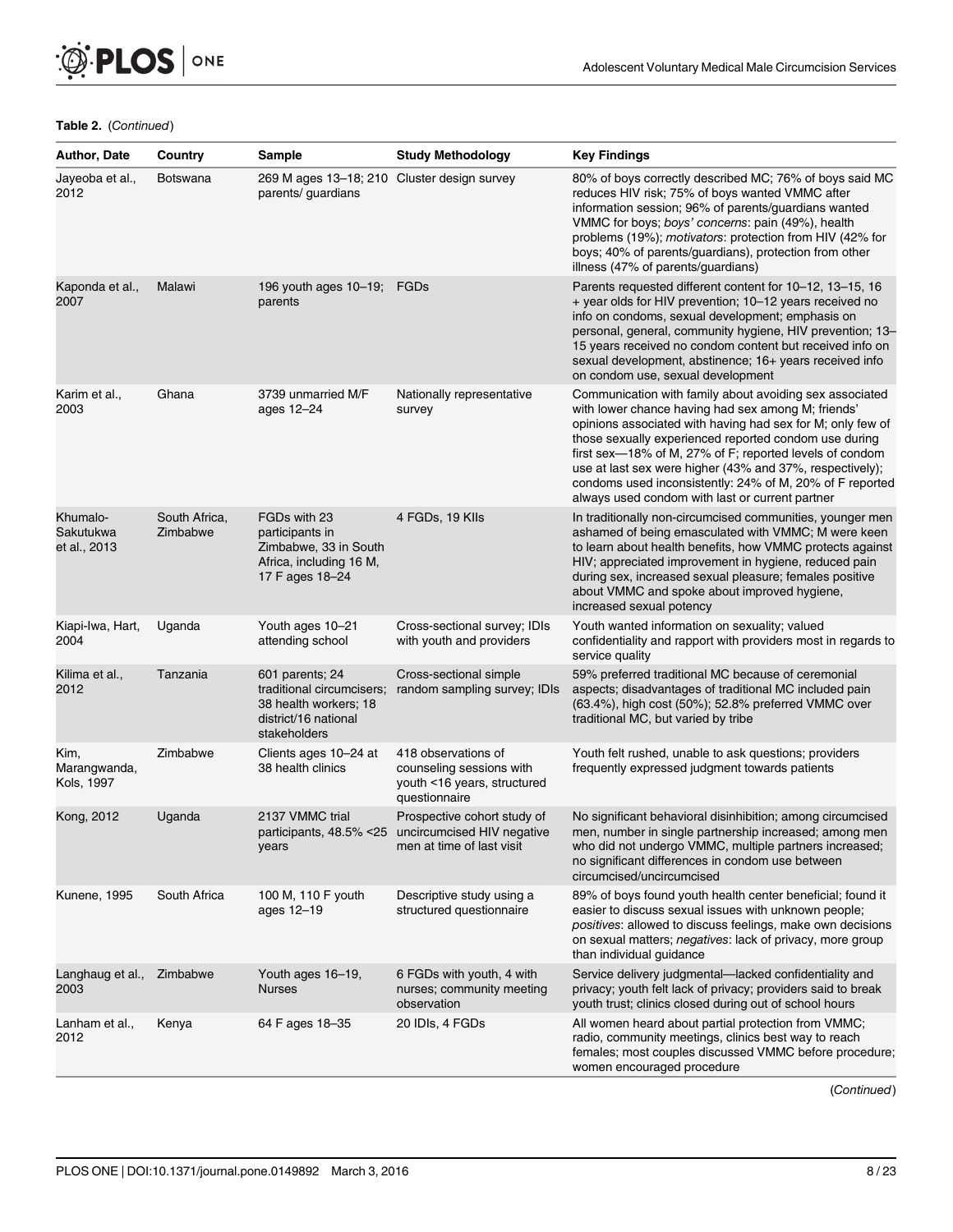

| Author, Date                                | Country         | Sample                                                                                                                                             | <b>Study Methodology</b>                                                                                      | <b>Key Findings</b>                                                                                                                                                                                                                                                                                                                                                    |
|---------------------------------------------|-----------------|----------------------------------------------------------------------------------------------------------------------------------------------------|---------------------------------------------------------------------------------------------------------------|------------------------------------------------------------------------------------------------------------------------------------------------------------------------------------------------------------------------------------------------------------------------------------------------------------------------------------------------------------------------|
| Leichliter et al.,<br>2011                  | South Africa    | 28 M ages 18-24                                                                                                                                    | FGDs with young men<br>attending health clinics                                                               | Men felt female staff did not respect their rights; felt visits<br>and interactions were unpleasant; most men seeking STI<br>care reported not receiving genital exams from female<br>nurses-testing felt inadequate                                                                                                                                                   |
| Lesedi et al.,<br>2011                      | <b>Botswana</b> | 110 youth ages 15-29                                                                                                                               | Quantitative survey                                                                                           | 26% said health providers lacked respect for youth;<br>provider attitudes greatly impacted youth perspectives;<br>64% felt wait time was excessive                                                                                                                                                                                                                     |
| Lissouba et al.,<br>2011                    | South Africa    | 1198 M ages 15-49                                                                                                                                  | Cross-sectional biomedical<br>survey: face-to-face structure<br>questionnaire, HIV testing                    | Most agreed circumcised men could become HIV+, should<br>use condoms; 81% of uncircumcised would undergo<br>VMMC if it was free, done by doctor; most frequent<br>reasons for not circumcising: pain (21.5%), not cultural<br>(12.6%), risks (10%), cost (6.2%); among men with<br>intention to have VMMC, 72.4% had VMMC through this<br>study                        |
| Lukobo, Bailey,<br>2007                     | Zambia          | M and F ages 17-81                                                                                                                                 | 34 FGDs-17 with M, 17 with<br>F; two FGDs with M median<br>age 24, FGDs with parents                          | Most said would take cons of MC if informed of<br>advantages/ disadvantages, saw benefit, if MC was free;<br>many concerned with pain and healing process; most<br>preferred MC before puberty-believed less painful, would<br>heal faster; non-circumcising communities preferred MC<br>ages $7-13$                                                                   |
| Lundsby,<br>Dræbel,<br>Meyrowitsch,<br>2012 | Zambia          | 13 recently circumcised SSIs<br>M ages $21+$                                                                                                       |                                                                                                               | Participants viewed VMMC positively-improved hygiene<br>and disease prevention, enhanced sexual performance;<br>some did VMMC along with friends and shared<br>experiences with one another                                                                                                                                                                            |
| MacPhail et al.,<br>2009                    | South Africa    | 1736 youth ages 15-<br>19, 2322 ages 20-24                                                                                                         | Analysis of national youth<br>survey                                                                          | Reporting having been tested for HIV among sexually<br>experienced young men associated with ever talking to<br>parents about HIV/AIDS                                                                                                                                                                                                                                 |
| Mark et al., 2012 South Africa              |                 | 199 M ages 15-42                                                                                                                                   | Interviewer-administered<br>questionnaire, clinical<br>examination                                            | 74% self reported MC, remaining planned to be<br>circumcised; median age of MC was 21; 92% had MC<br>performed by "old village man," 6% by traditional healer,<br>0.5% by doctor/nurse; religion most frequent reason for<br>MC, followed by pleasing family, becoming a man; of those<br>with sons, 16% willing to let them undergo VMMC instead<br>of traditional MC |
| Marston et al.,<br>2013                     | Cameroon        |                                                                                                                                                    | 1754 youth ages 12-22 Longitudinal quantitative<br>survey                                                     | Poor parent supervision is a predictor of sexual debut<br>among males                                                                                                                                                                                                                                                                                                  |
| Mashamba,<br>Robson, 2002                   | Zimbabwe        | 30 youth ages 10-24                                                                                                                                | <b>Exit interviews and FGDs</b>                                                                               | Cultural taboos influenced 10-14 year olds; FGD<br>participants reluctant to discuss issues of sexuality,<br>claimed FP is for adults                                                                                                                                                                                                                                  |
| Mathews et al.,<br>2009                     | South Africa    | 4 M, 6 F youth                                                                                                                                     | Qualitative review of<br>experiences in mystery client<br>scenario                                            | Breaches of privacy, confidentiality in adolescent service<br>delivery; negative provider attitudes                                                                                                                                                                                                                                                                    |
| Meekers, Klein,<br>2002                     | Cameroon        | 1284 unmarried<br>youth $<$ 24 years                                                                                                               | Multi-stage stratified design<br>with quantitative survey                                                     | Parental support associated with higher level of condom<br>use.                                                                                                                                                                                                                                                                                                        |
| <b>Miles, 2001</b>                          | Gambia          | 48 sexually active F, 49 12 single gender FGDs<br>M ages 15–24                                                                                     |                                                                                                               | Top reason for not seeking STI treatment was shame.                                                                                                                                                                                                                                                                                                                    |
| Mmari, Magnani, Zambia<br>2003              |                 | 200 youth ages 11-24;<br>60 clinic client<br>interviews with youth<br>ages 15-24; IDIs with<br>nurses (30)<br>receptionists (10),<br>cashiers (10) | Qualitative evaluation of pilot<br>interventions targeting<br>improvement in adolescent-<br>friendly services | Quality of adolescent-friendly services improved via<br>community support.                                                                                                                                                                                                                                                                                             |
| Mngadi et al.,<br>2008                      | Swaziland       | 58 healthcare providers<br>delivering services to<br>adolescents                                                                                   | Exploratory study using<br>anonymous questionnaires                                                           | 22% did not provide condoms to adolescents because of<br>institutional religious principles; 36% advocated condoms<br>be given to sexually active male adolescents; only 1<br>provider discussed masturbation                                                                                                                                                          |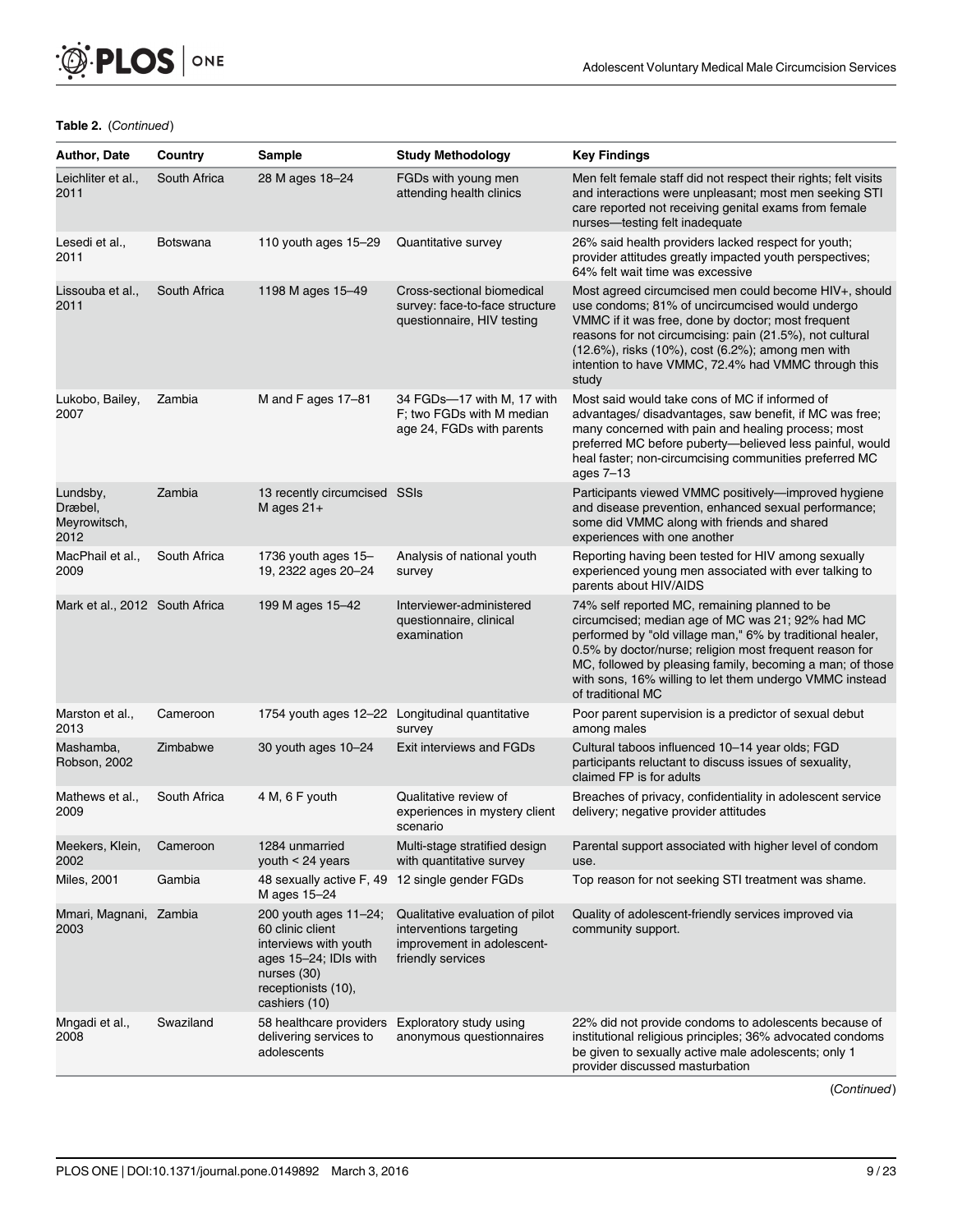| Author, Date                         | Country                                                                          | Sample                                                                              | <b>Study Methodology</b>                                       | <b>Key Findings</b>                                                                                                                                                                                                                                                                                                                                                                                                    |
|--------------------------------------|----------------------------------------------------------------------------------|-------------------------------------------------------------------------------------|----------------------------------------------------------------|------------------------------------------------------------------------------------------------------------------------------------------------------------------------------------------------------------------------------------------------------------------------------------------------------------------------------------------------------------------------------------------------------------------------|
| Mukuka, Slonim- Zambia<br>Nevo, 2006 |                                                                                  | 515 FSW ages 15-19;<br>518 8th grade M ages<br>12-15; 520 7th grade F<br>ages 11-14 | <b>FGDs</b>                                                    | Male adolescents reported feeling impervious to STIs; if<br>they were already circumcised, their understanding of<br>VMMC's protective qualities seemed misunderstood                                                                                                                                                                                                                                                  |
| Nalwadda et al.,<br>2010             | Uganda                                                                           | 16 FGDs with 146<br>youth ages 15-24                                                | FGDs                                                           | Barriers to accessing contraception: paternalistic/<br>judgmental health providers, limited hours, long wait time,<br>lack of youth friendly services                                                                                                                                                                                                                                                                  |
| Naré, Katz,<br>Tolley, 1997          | Senegal                                                                          | 1973 F; 936 M ages<br>$15 - 24$                                                     | Facility surveys, FGDs,<br>mystery clients                     | Privacy and embarrassment in attending SRH services in<br>community sites where young people felt judged.                                                                                                                                                                                                                                                                                                              |
| Ndubani et al.,<br>2003              | Zambia                                                                           | 79 M ages 16-25                                                                     | SSIs in randomly selected<br>communities                       | In absence of information, young men obtained info on<br>HIV/SRH from peers/elderly men, reinforcing risky sexual<br>practices.                                                                                                                                                                                                                                                                                        |
| Ngalande et al.,<br>2006             | Malawi                                                                           | 318 M, F ages 15-80                                                                 | FGDs                                                           | Hygiene important reason for wanting VMMC; younger<br>men wanted MC to access more women; believed they<br>could give/receive more sexual pleasure; Barriers: fear of<br>infection, low confidence in safety, excessive bleeding,<br>pain; 12 years most preferred age for MC                                                                                                                                          |
| Niang, Boiro,<br>2007                | Senegal;<br>Guinea-Bissau                                                        | Not specified (younger<br>men mentioned)                                            | FGDs with men and women;<br>Participant observation; KIIs      | VMMC practitioners should take into account MC's link to<br>religion and culture.                                                                                                                                                                                                                                                                                                                                      |
| Njue et al., 2009                    | Kenya                                                                            | 321 M ages 12–15 M;<br>394 F ages 14-18                                             | FGDs with youth, IDIs with<br>teachers                         | Lack of openness around sex from educators results in<br>discomfort for students and receipt of prescriptive,<br>inaccurate information including threats and fear<br>messaging.                                                                                                                                                                                                                                       |
| Obure et al.,<br>2009                | Kenya                                                                            | 126 M, 107 F out of<br>school ages 15-34                                            | FGDs                                                           | Barriers: pain, fear of loss of cultural identity, healing<br>complications/time, cost, stigma, fear of inability to sexually<br>please women; more counseling needed-should<br>emphasize hygiene, other benefits instead of HIV;<br>motivators: hygiene, reduced risk of STI/HIV, easier<br>condom use, cultural integration (ability to be with women<br>from tribes that circumcise), increased sexual satisfaction |
| Okonofua et al.,<br>1999             | Nigeria                                                                          | 48 providers serving<br>adolescents                                                 | 48 IDIs with traditional and<br>visits                         | Formal health workers failed to discuss STIs, condom use<br>formal health practitioners; site with adolescents due to religious doctrine.                                                                                                                                                                                                                                                                              |
| Pattman et al.,<br>2003              | Botswana,<br>Kenya, Rwanda,<br>South Africa,<br>Tanzania,<br>Zambia,<br>Zimbabwe | Children ages 6-16                                                                  | Same and mixed gender<br>group interviews, video<br>interviews | Children 6+ years old and adolescents extremely<br>interested in topic of sexuality, teachers not ready to<br>discuss with them; lack of knowledge and persistent<br>interest produced many misconceptions, fed into traditional<br>gender role stereotypes, created unhealthy gender-power<br>dynamics                                                                                                                |
| Plotkin et al.,<br>2013              | Tanzania                                                                         | 142 participants: 68 F,<br>34 M ages 18–29, 30 M<br>ages 30+                        | FGDs                                                           | Young men concerned with appearance and abstinence<br>period; knowledge of VMMC fairly high; motivators: peer<br>pressure, women's preferences, disease prevention,<br>cleanliness; belief best to perform MC before puberty                                                                                                                                                                                           |
| Ragnarsson<br>et al., 2008           | South Africa                                                                     | 72 students ages 12-<br>24                                                          | <b>FGDs</b>                                                    | Many adolescent men felt boys were like women if<br>circumcised at a clinic; MC seen as right of passage into<br>sex, more partners                                                                                                                                                                                                                                                                                    |
| Renju et al.,<br>2010                | Tanzania                                                                         | Health workers, youth<br>mystery clients                                            | <b>Questionnaires; FGDs</b>                                    | Mystery client experiences revealed lack of privacy and<br>difficulty for adolescents to approach health staff.                                                                                                                                                                                                                                                                                                        |
| Rijsdijk et al.,<br>2012             | Uganda                                                                           | 1978 youth ages 12-<br>20; 885 M, 1093 F                                            | School-based quantitative<br>survey                            | Perceived social norms and attitudes towards condom use<br>significantly associated with delayed intercourse and<br>condom use.                                                                                                                                                                                                                                                                                        |
| Schatz,<br>Dzvimbo, 2001             | Zimbabwe                                                                         | 3429 students ages<br>15-19; 49% M                                                  | Structured survey                                              | Traditional healers often sought by youth because are<br>more tolerant of sexuality.                                                                                                                                                                                                                                                                                                                                   |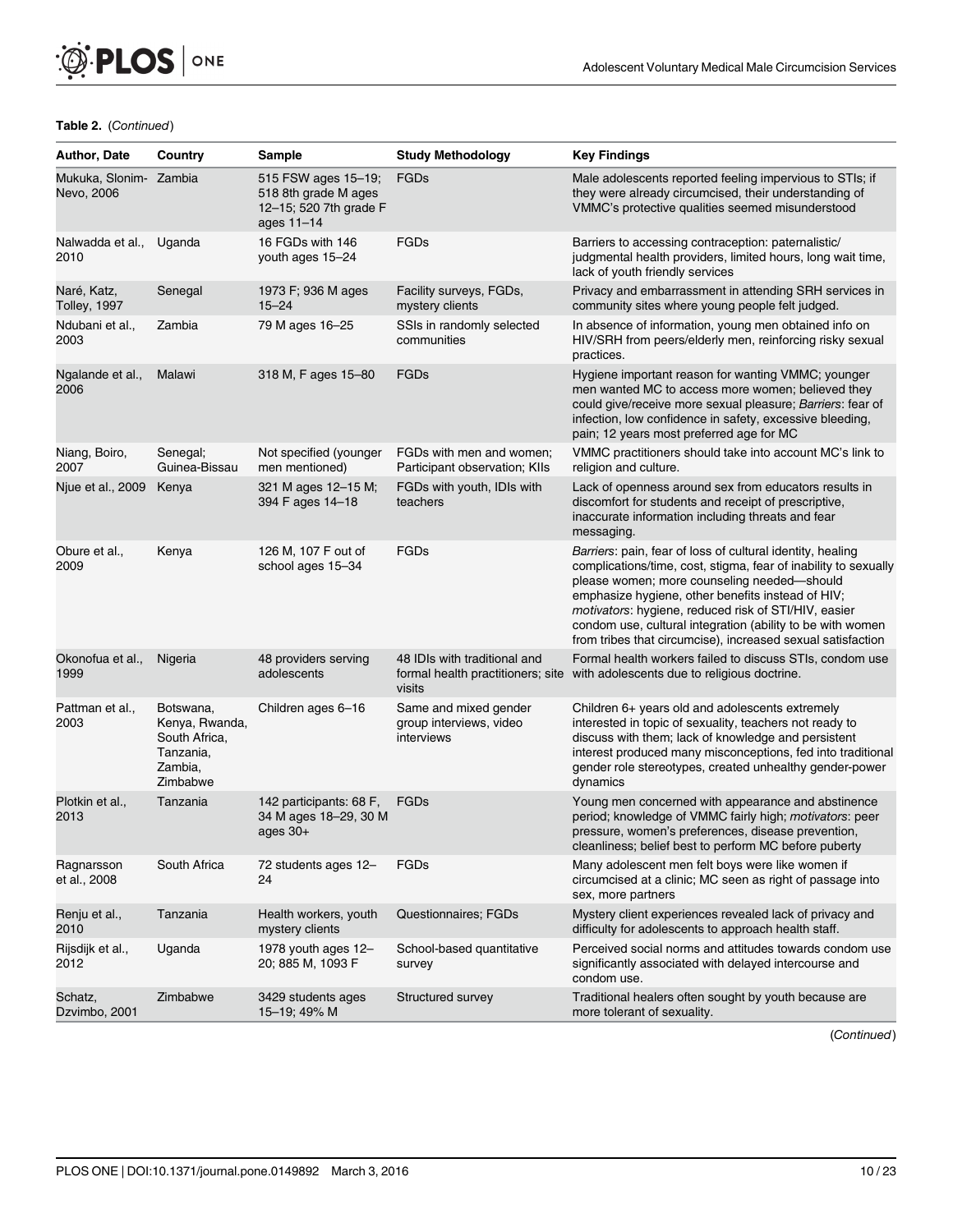<span id="page-10-0"></span>

| Author, Date                            | Country      | Sample                                                                                                                                    | <b>Study Methodology</b>                                                                                                                                                                           | <b>Key Findings</b>                                                                                                                                                                                                                                                                                                                                                                         |
|-----------------------------------------|--------------|-------------------------------------------------------------------------------------------------------------------------------------------|----------------------------------------------------------------------------------------------------------------------------------------------------------------------------------------------------|---------------------------------------------------------------------------------------------------------------------------------------------------------------------------------------------------------------------------------------------------------------------------------------------------------------------------------------------------------------------------------------------|
| Schenk, et al.,<br>2012                 | Zambia       | 36 parent/ guardian<br>FGDs; comprehension<br>test: 159 adults, 69<br>adolescents; SSI: 28<br>adolescent M ages 13-<br>17; KII: 2 F, 11 M | SSIs with MC clients 1 week<br>post-surgery; parent/guardian<br>FGDs (3 circumcised sons, 3<br>non); 13 Klls with providers,<br>community reps, other<br>stakeholders; comprehension<br>assessment | Adolescents less likely than adults to report comfort with<br>MC decision (44% vs. 13%); adolescents more likely to<br>make final decision (89% adolescents, 69% adults);<br>comprehension high among adolescents and adults; 75%<br>of consent forms signed by parent, 13% by guardian, 12%<br>by older sibling; some felt minors should be able to<br>undergo MC without parental consent |
| Ssekubugu<br>et al., 2013               | Uganda       | M ages 15-19, 20-35,<br>$36 - 49$                                                                                                         | 33 IDIs, 23 FGDs                                                                                                                                                                                   | Barriers: fear of pain, medical complications, belief VMMC<br>leads to infertility; some decliners did not believe efficacy of<br>HIV prevention as they knew circumcised men who died;<br>motivators: prevention of STIs, hygiene, peer influence;<br>HTC and partner influence were barriers and motivators for<br>different individuals                                                  |
| Tesso et al.,<br>2012                   | Ethiopia     | 2269 youth ages 10-<br>24; 54.5% ages 15-19                                                                                               | Community-based cross-<br>sectional household survey;<br>13 FGDs                                                                                                                                   | Barriers in discussing SRH with parents: fear of<br>embarrassment, sexual taboos, parent failure to listen,<br>parent lack of interest to discuss                                                                                                                                                                                                                                           |
| Wambura et al.,<br>2011                 | Tanzania     | 44                                                                                                                                        | 170 M; 189 F ages 18- Cross-sectional questionnaire                                                                                                                                                | 97% M, 95% F supported VMMC for their sons; 73%<br>VMMC preferred before age 12-faster wound healing,<br>bleeding/pain believed to be less when young                                                                                                                                                                                                                                       |
| Warenieus et al., Kenya, Zambia<br>2006 |              | Kenya: 322 midwives:<br>Zambia: 385 who<br>deliver services to<br>youth                                                                   | Cross-sectional survey                                                                                                                                                                             | Majority of midwives in Kenya and Zambia expressed<br>judgmental opinions of adolescent sexual behavior.                                                                                                                                                                                                                                                                                    |
| Warenius et al.,<br>2007                | Zambia       | 716 students ages 11-<br>22; 354 F, 362 M                                                                                                 | Questionnaires                                                                                                                                                                                     | Poor knowledge of SRH among students; curiosity about<br>MC and protection against HIV; have many questions for<br>parents, health providers—avoid questions by youth<br>inquiring about SRH and sexuality in general                                                                                                                                                                       |
| Wilcken et al.,<br>2010                 | Uganda       | 267 adults ages 25+,<br>185 youth ages 14-24                                                                                              | Cross-sectional survey                                                                                                                                                                             | 76.5% of young people aware of VMMC as means of HIV<br>prevention; media listed as main source of VMMC<br>information followed by family/friends, teachers; reasons for<br>MC: religion, improved hygiene, culture; 13% listed HIV<br>prevention as a motivator                                                                                                                             |
| Wild et al., 2004                       | South Africa | 939 students ages 12-<br>26, 519 F                                                                                                        | Quantitative survey in public<br>school                                                                                                                                                            | Low family self-esteem associated with risky sexual<br>behavior.                                                                                                                                                                                                                                                                                                                            |
| Wilson, Lavelle,<br>Hood, 1990          | Zimbabwe     | 156 M, 33 F, 7<br>undisclosed M or F;<br>mean age 16.9                                                                                    | Quantitative questionnaire                                                                                                                                                                         | Consultations and beliefs of parents in regards to condom<br>use positively correlated with intended condom use.                                                                                                                                                                                                                                                                            |
| Wouhabe, 2007                           | Ethiopia     | 890 M, 3988 F ages<br>$15 - 24$                                                                                                           | Ethiopia Demographic Health<br>Survey                                                                                                                                                              | Male youth had more SRH knowledge than females;<br>overall awareness among both genders low                                                                                                                                                                                                                                                                                                 |
| Zuurmond et al., N/A<br>2012            |              | 17 studies on<br>effectiveness of youth<br>centers in increasing<br><b>SRH</b> service access                                             | Systematic review                                                                                                                                                                                  | Proximity and community support of centers major factors<br>in utilization; in 4 studies, satisfaction with centers low due<br>to lack of privacy                                                                                                                                                                                                                                           |

CHW: Community Health Worker. F: Female. FGD: Focus Group Discussion. FP: Family Planning. FSW: Female Sex Worker. HTC: HIV Testing and Counseling. IDI: In-Depth Interview. KII: Key Informant Interview. M: Male. MC: Male Circumcision. SRH: Sexual/Reproductive Health. SSI: Semi-Structured Interview. STI: Sexually Transmitted Infection. VMMC: Voluntary Medical Male Circumcision.

doi:10.1371/journal.pone.0149892.t002

adults [[52](#page-19-0)], shame and embarrassment were characteristics of adolescents' experiences of SRH services in the region  $[32, 43, 53]$  $[32, 43, 53]$  $[32, 43, 53]$  $[32, 43, 53]$  $[32, 43, 53]$  $[32, 43, 53]$  $[32, 43, 53]$ . These feelings were reported to be magnified by adult behavior  $[51]$  $[51]$  $[51]$ . For instance, school counselors, teachers, parents, and health staff often report being embarrassed and/or perceived as judgmental when introducing topics on sex, sexuality, and contraception  $[18, 46, 51, 52, 54]$  $[18, 46, 51, 52, 54]$  $[18, 46, 51, 52, 54]$  $[18, 46, 51, 52, 54]$  $[18, 46, 51, 52, 54]$  $[18, 46, 51, 52, 54]$  $[18, 46, 51, 52, 54]$  $[18, 46, 51, 52, 54]$  $[18, 46, 51, 52, 54]$  $[18, 46, 51, 52, 54]$  $[18, 46, 51, 52, 54]$ . Refusal on the part of teachers and health workers to discuss these topics with youth is sometimes attributed to religious doctrine [[55](#page-20-0), [56](#page-20-0)] and the belief that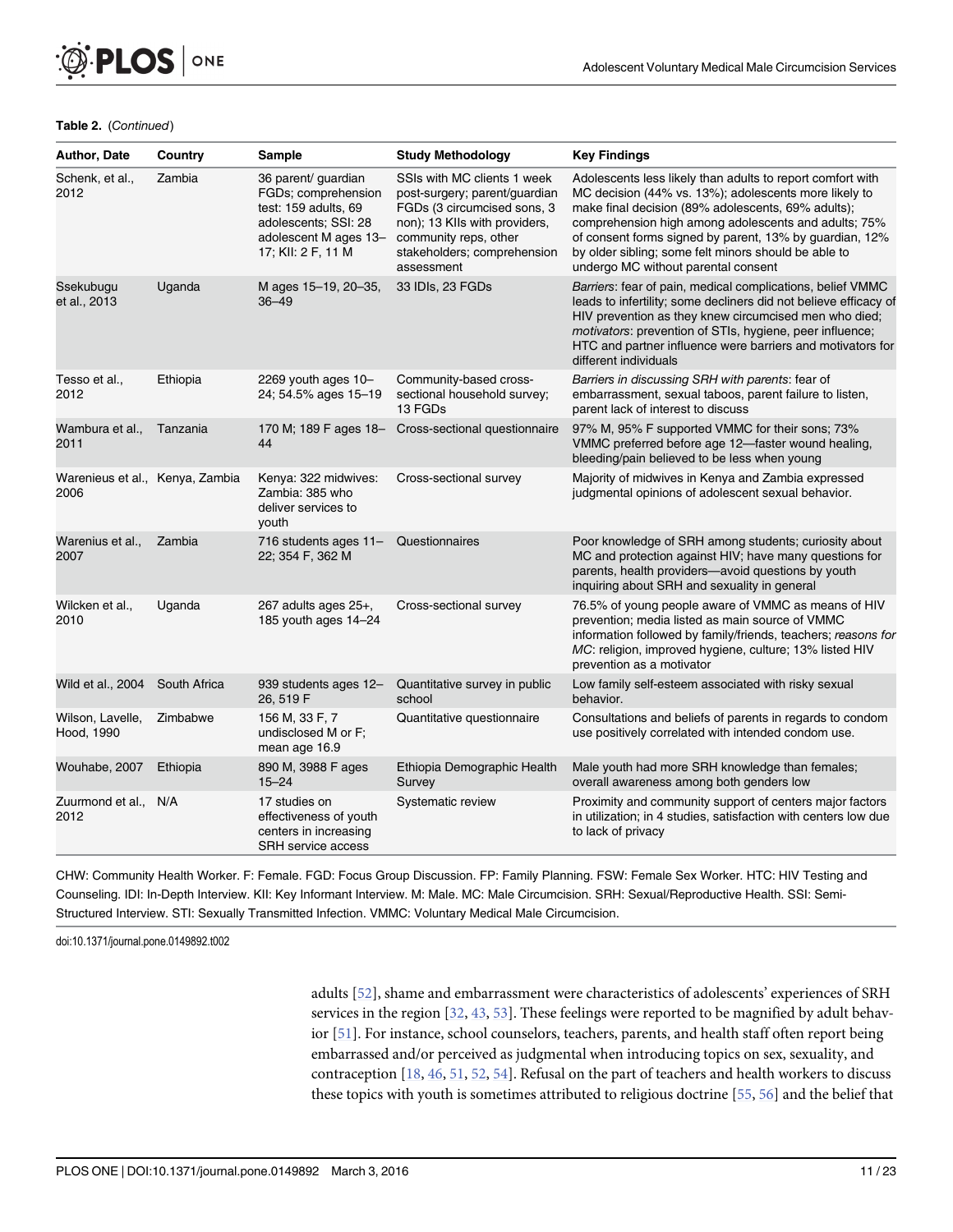<span id="page-11-0"></span>introducing sexual education topics and contraception to youth "increases their immorality" [\[19](#page-18-0), [32,](#page-18-0) [40](#page-19-0), [41](#page-19-0), [43,](#page-19-0) [44,](#page-19-0) [57,](#page-20-0) [58\]](#page-20-0). This lack of comfort with discussions of sexuality and health transfers to feelings of shame and embarrassment by the adolescents as well.

A study in the Gambia found that shame was a key reason young people did not access health services, even if they had STI symptoms [\[53\]](#page-19-0). Other studies from Kenya, Senegal, South Africa, Uganda, and Zimbabwe reported adolescents had a fear of encountering acquaintances and general embarrassment when navigating large community clinics and hospitals to obtain services, as well as concerns that health workers were too busy in these environments to sufficiently respond to their questions [[19](#page-18-0), [32](#page-18-0), [39](#page-19-0), [43](#page-19-0)].

Limitations in sexual health education for male adolescents. As a result of teacher and health educator discomfort, male adolescents reported often receiving information that reinforces gender stereotypes and perpetuates gender inequality, such as the need for boys to be good sexual performers, or for stigmatization of sexually active girls [[51](#page-19-0), [55](#page-20-0)]. In the absence of effective education, consultations with peers on facts and advice about sexual health was found to increase responsible sexual health decision-making in a study in Tanzania [[59](#page-20-0)], but resulted in receipt of erroneous information in a study in Zimbabwe [[30](#page-18-0)] and reinforcement of risky sexual practices by male adolescents in a study in Zambia [[60](#page-20-0)].

Some studies showed male adolescents generally lack awareness and lag behind female adolescents in knowledge about reproductive health and risks, including STIs and HIV [[60](#page-20-0)– [64\]](#page-20-0). Other studies showed male adolescents are generally more exposed to information about HIV/AIDS [[59,](#page-20-0) [65\]](#page-20-0), and data from a 2013 UNICEF report demonstrated male adolescents in sub-Saharan Africa possess better comprehensive knowledge of HIV than do female adolescents [[28](#page-18-0)].

Negative experiences with providers. Across studies, health providers' disregard for privacy [\[19,](#page-18-0) [39](#page-19-0)–[44,](#page-19-0) [48\]](#page-19-0), their expressions of negative judgment of adolescents seeking services [[19,](#page-18-0) [32,](#page-18-0) [40,](#page-19-0) [41,](#page-19-0) [43,](#page-19-0) [44](#page-19-0), [48](#page-19-0), [57](#page-20-0), [58](#page-20-0)], and general "lack of respect" for or desire to be approached by youth [[33](#page-18-0), [66](#page-20-0)] indicate some health care workers in sub-Saharan Africa have attitudes and beliefs impeding their ability to meet the needs of adolescent clients. Furthermore, adolescent patients in a study in Uganda reported feeling rushed by providers during service [[41](#page-19-0)]. In another study, male clients attending community clinics in South Africa felt disrespected and "chastised" by predominantly female staff  $[67]$  $[67]$  $[67]$ . Comfort with staff  $[40]$  and staff friendliness [\[39](#page-19-0)] were reported by adolescents in Uganda, Kenya, and Zimbabwe to be indicative of high quality services, but these characteristics were rarely identified as sufficient.

Despite these challenges, other studies in Zimbabwe, Kenya, and Nigeria showed adolescent patients value health providers' knowledge and opinions on matters of SRH [\[42\]](#page-19-0), feel doctors and nurses tend to be less judgmental than teachers [[55](#page-20-0)], and are receptive to HIV education involving nurses [[68\]](#page-20-0). If the interaction with the providers were more respectful, this barrier to attracting youth to SRH services might be reduced.

Fear of pain and HIV testing in VMMC. Fear of pain was reported as a significant barrier to performing VMMC among male adolescents in Botswana, Rwanda, South Africa, and Uganda [[50,](#page-19-0) [69](#page-20-0)–[71](#page-20-0)]. Male adolescents in Tanzania and South Africa were also concerned with the pain resulting from the breakage of stitches if they have an erection during the healing phase [\[35,](#page-19-0) [37\]](#page-19-0). In the same South African study, better pain management was shown to be a facilitator for VMMC among male adolescents when compared to traditional non-medical circumcision [[37](#page-19-0)]. Studies from South Africa and Zimbabwe indicated HIV testing also created a barrier to VMMC for male adolescents who feared a positive result and subsequent stigma [[37](#page-19-0), [50,](#page-19-0) [72\]](#page-20-0), especially when conducted during in-school recruitment, where male adolescents thought their test results would be immediately known to everyone [\[37\]](#page-19-0).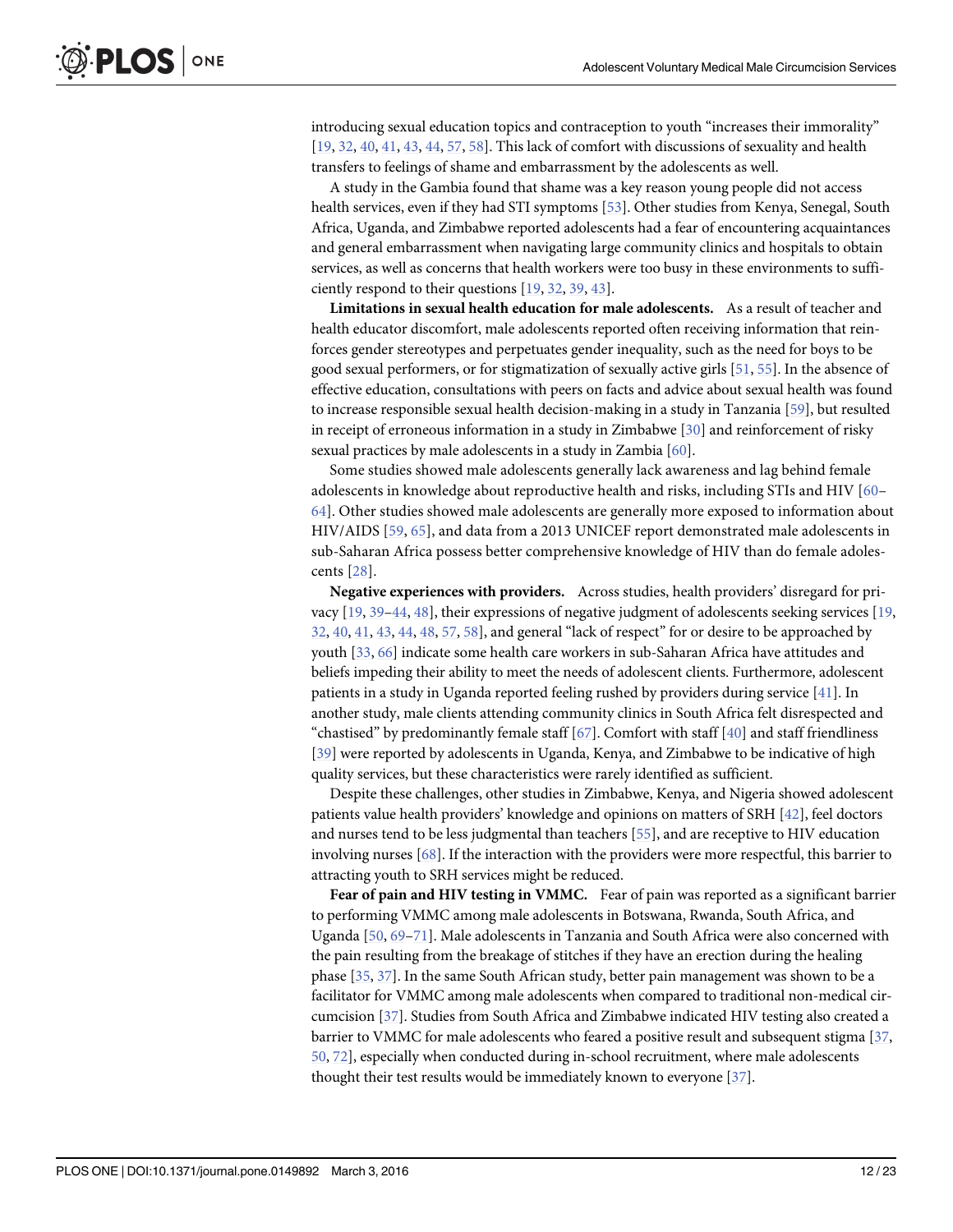# <span id="page-12-0"></span>The Role of Traditional Non-Medical Circumcision

Twelve articles discussed the role of non-medical circumcisers in relation to VMMC [\[53,](#page-19-0) [56,](#page-20-0) [62,](#page-20-0) [64,](#page-20-0) [73](#page-20-0)–[80](#page-21-0)]. Three general adolescent SRH articles noted that in the absence of health workers, youth in the Gambia, Nigeria, and Zimbabwe sometimes preferred going to traditional healers for services, as such healers are more open to the idea of discussing sex, contraceptives, and reproductive health [\[53](#page-19-0), [56,](#page-20-0) [73](#page-20-0)].

Studies in Senegal, Guinea-Bissau, and South Africa reported traditional non-medical circumcision in most settings includes educating boys on aspects of male strength and how to be a role model, survivor, and provider  $[74, 75]$  $[74, 75]$  $[74, 75]$  $[74, 75]$  $[74, 75]$ . Neglecting this component in VMMC and minimizing the perception of male circumcision as a right of passage into manhood can create dissatisfaction among parents and community leaders  $[74-76]$  $[74-76]$  $[74-76]$  $[74-76]$ . In one study in South Africa, male adolescents expressed concern that VMMC lacks traditional components, and youth who get circumcised in a clinical setting are "men being like women" [[75](#page-21-0)]. In a study in Zambia, where male adolescents are not traditionally circumcised, there was a lot of curiosity about the procedure, and the belief that male circumcision combined with the process of initiation provided protection against HIV [\[62\]](#page-20-0). Since VMMC is not a widespread practice in Zambia, there was great curiosity about the relationship between the concept of 'initiation' and the risk of contracting HIV or becoming pregnant [[62](#page-20-0)].

In another study conducted in a South African community where men are traditionally circumcised, 82% of fathers expressed unwillingness to allow their sons to undergo VMMC for religious and/or cultural reasons, notions of manhood, and social disapproval. Even those fathers who were more tolerant of VMMC indicated male adolescents should undergo the procedure between ages 18 to 20 [[77\]](#page-21-0).

Studies from Malawi, South Africa, Tanzania, and Zambia, however, found both younger men and parents prefer the procedure be performed by a health professional rather than a traditional non-medical circumciser, as they fear greater pain and an unsanitary environment associated with the latter  $[76, 78-81]$  $[76, 78-81]$  $[76, 78-81]$  $[76, 78-81]$  $[76, 78-81]$ . One study in Tanzania indicated traditional non-medical circumcisers and health professionals displayed readiness to work together to incorporate aspects of traditional education into VMMC in an attempt to attract more male adolescents to the service [\[76\]](#page-21-0).

# Factors Increasing Sexual Health Services Access and Satisfaction

Across studies, several factors were reported to increase service uptake and satisfaction among adolescent males, including parental and community involvement, a youth-friendly service environment, other perceived VMMC benefits aside from HIV risk reduction, and proper comprehension of VMMC messages  $[18, 32, 37-39, 69, 70, 72, 81-83]$  $[18, 32, 37-39, 69, 70, 72, 81-83]$  $[18, 32, 37-39, 69, 70, 72, 81-83]$  $[18, 32, 37-39, 69, 70, 72, 81-83]$  $[18, 32, 37-39, 69, 70, 72, 81-83]$  $[18, 32, 37-39, 69, 70, 72, 81-83]$  $[18, 32, 37-39, 69, 70, 72, 81-83]$  $[18, 32, 37-39, 69, 70, 72, 81-83]$  $[18, 32, 37-39, 69, 70, 72, 81-83]$  $[18, 32, 37-39, 69, 70, 72, 81-83]$  $[18, 32, 37-39, 69, 70, 72, 81-83]$  $[18, 32, 37-39, 69, 70, 72, 81-83]$  $[18, 32, 37-39, 69, 70, 72, 81-83]$  $[18, 32, 37-39, 69, 70, 72, 81-83]$  $[18, 32, 37-39, 69, 70, 72, 81-83]$  $[18, 32, 37-39, 69, 70, 72, 81-83]$  $[18, 32, 37-39, 69, 70, 72, 81-83]$  $[18, 32, 37-39, 69, 70, 72, 81-83]$ . There were 21 articles addressing general SRH service satisfaction, and 26 addressed issues related to VMMC service satisfaction in particular.

Parental involvement and shared decision-making. Parental involvement in adolescent well-being was shown to impact adolescents' health seeking behavior and other positive health outcomes in Ghana, Nigeria, and Zimbabwe  $[84-86]$  $[84-86]$  $[84-86]$ . Studies demonstrated multiple benefits of parental involvement, including improved understanding of topics related to sexual education and HIV [\[86,](#page-21-0) [87\]](#page-21-0), increased intention to use condoms [[88](#page-21-0)], increased actual condom use [\[89](#page-21-0)], and increase in HIV testing among young men [[87](#page-21-0)]. While both male and female adolescents were interested in discussing SRH topics with their parents in a study in Ethiopia, younger males (10 to 14 years) reported the lowest levels of parental communication compared to all other age and gender groups  $[90]$  $[90]$  $[90]$ . Lack of parental supervision and involvement reported in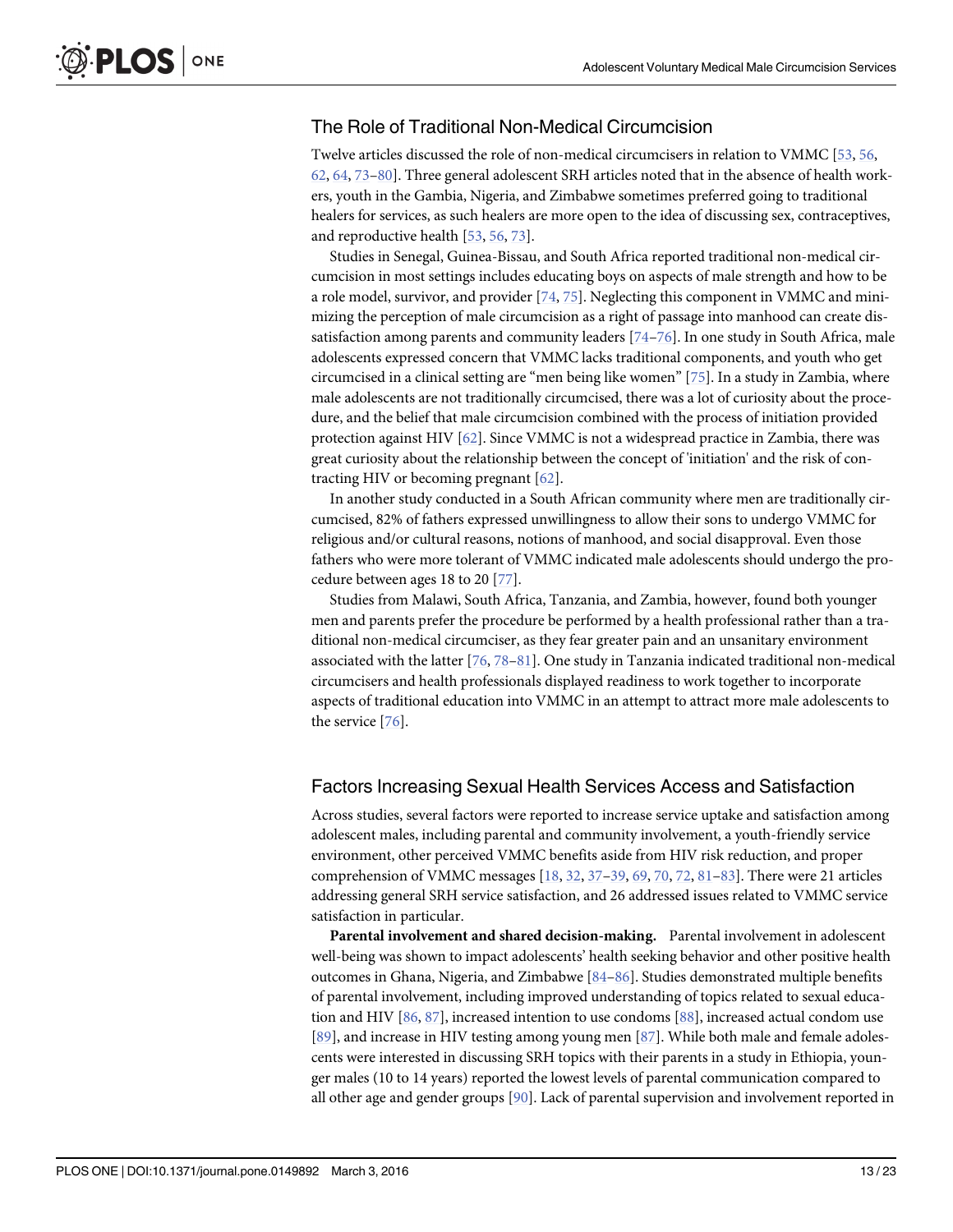<span id="page-13-0"></span>studies in Kenya and South Africa were associated with early sexual debut, particularly among adolescent males [\[91\]](#page-21-0), and risky sexual behavior [[92](#page-21-0)].

With respect to source of VMMC awareness and receptivity, a study in Zambia reported parents were the first source of information for 61% of adolescent participants [\[83\]](#page-21-0). Also in Zambia, nearly all male and female focus group participants from non-circumcising districts reported they would take their sons to be circumcised at a health facility if they were provided information on the procedure and its advantages [\[80](#page-21-0)]. In the same study, parents also said the procedure should be free or low cost, indicating cost is sometimes a barrier to VMMC for parents [\[80\]](#page-21-0). In Kenya, women were the key encouraging force behind VMMC for both their partners and sons [[93\]](#page-21-0). In Tanzania, fathers who themselves were not circumcised said they would support their sons doing so because they thought men seeking VMMC are a positive influence on the household [\[35\]](#page-19-0). Two other studies in Tanzania in areas where traditional nonmedical circumcision was the norm showed more than half of surveyed parents in one study and more than 95% in the other preferred VMMC compared to traditional non-medical forms [\[76](#page-21-0), [94\]](#page-22-0). This preference was attributed to the fact that VMMC was part of school initiation and the time when boys become "warriors" for the community [\[76,](#page-21-0) [94\]](#page-22-0).

The extent of an adolescent's involvement in decision-making about VMMC is a factor that varied by study. In Botswana, it was a shared decision between parents and male adolescents in a majority of households [\[70\]](#page-20-0). In another study in Zambia, two thirds of adolescents reported making a decision about VMMC and then obtaining approval from their parents [[95](#page-22-0)], however, in a study in Senegal and Guinea-Bissau, adolescents' assent was only sought by half of the participants [\[76\]](#page-21-0). In a traditional circumcision setting in South Africa, only 3% of the fathers stated that undergoing VMMC (as opposed to traditional non-medical circumcision) would be their sons' decision [[77](#page-21-0)]. A study in Botswana also showed the majority of adolescent males made the final decision regarding VMMC just prior to entering the clinic [[70\]](#page-20-0), signifying how important adolescents' participation in decision-making could be for their perception of the procedure.

Community involvement. The impact of community support on VMMC uptake among adolescents has not been extensively studied, as only one study in Zimbabwe addressed this topic. This study showed that males of all ages reporting social support for VMMC from friends and peers had three times greater odds of being circumcised than those who did not receive such support [[72\]](#page-20-0). Community support and acceptability of SRH interventions has been shown to influence health service uptake and improve risk prevention behaviors among adolescents [\[18,](#page-18-0) [96](#page-22-0)–[99](#page-22-0)]. A study in Zambia evaluated the effect of three youth-friendly community- and clinic-level interventions and found community support was the only key factor in increasing health-seeking behavior among youth  $[18]$ . In the absence of community support, one study in Ethiopia showed only 12% of adolescent respondents for a population-based survey visited a youth center [[97](#page-22-0)], and in another study in Tanzania, a youth-focused intervention failed to improve HIV and STI prevention behavior [\[96\]](#page-22-0). In Malawi, thorough consultations with adolescent and adult community representatives allowed for successful implementation of an HIV-prevention intervention for youth [[98](#page-22-0)].

Youth-friendly services. Along with identifying barriers to adolescent service satisfaction, several studies in Kenya, Uganda, and Zimbabwe documented what adolescent clients want from health services. Friendliness and patience from medical staff and feeling relaxed and comfortable with a health care provider were named as key preferences [[39](#page-19-0)–[41](#page-19-0)]. Short waiting times, "one-stop-shop" approaches (where adolescents can receive other services in addition to health), and adolescent involvement in program design are highlighted in the literature as examples of adolescent-friendly best practices [\[39](#page-19-0), [100\]](#page-22-0).

Other Perceived Benefits of VMMC. A number of studies have shown male adolescents view improved hygiene as a key benefit of VMMC and associate the procedure with being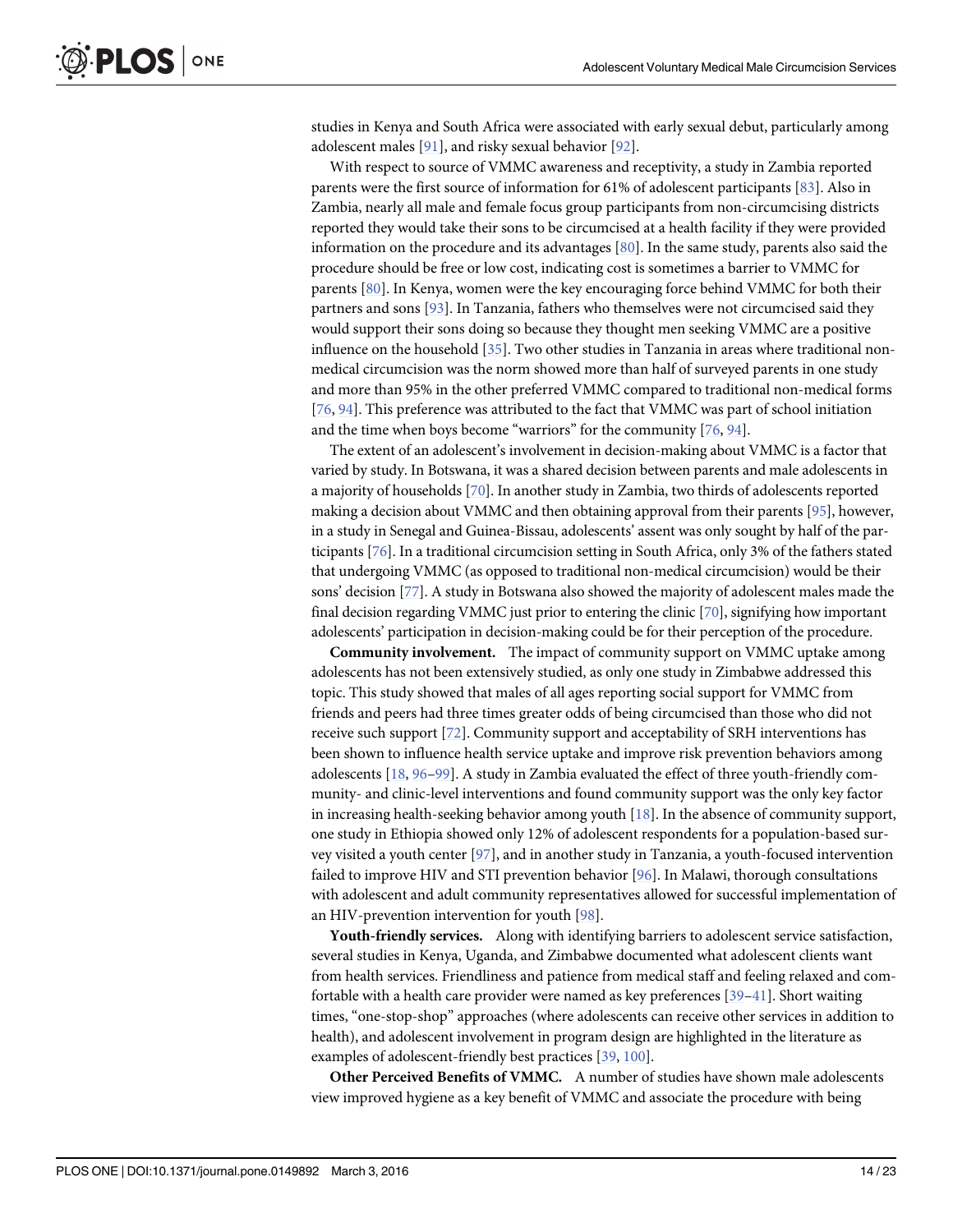<span id="page-14-0"></span>modern and increased ability to sexually satisfy partners [\[35](#page-19-0), [69](#page-20-0), [72](#page-20-0), [80,](#page-21-0) [81](#page-21-0), [101](#page-22-0)–[103](#page-22-0)]. The interest in sexual performance can be both an encouraging factor for increasing rates of VMMC and a factor in risk compensation. In Malawi, young men in particular noted during focus group discussions a desire to have access to more women as their main motivation to seeking VMMC [[81](#page-21-0)]. Two studies found that adolescents and younger males were more prone to risk-taking after VMMC—in one qualitative study from Zambia, male adolescents aged 15 and younger reported they were more likely to be sexually active if they were circumcised because they believed they were impervious to STIs [[104](#page-22-0)], and in another study in Zimbabwe, 22.6% thought they would not need to use condoms after VMMC [[72](#page-20-0)]. Another study in Uganda, however, found risk compensation was not present among men (including adolescents) who underwent VMMC [[105\]](#page-22-0). In Kenya, young men associated VMMC with potential reduction in penis size and sensitivity, thus felt the procedure would make sex less satisfying for themselves and their partners [\[34\]](#page-18-0).

Understanding VMMC messages. VMMC messages properly targeted toward adolescents are key for successful service uptake and satisfaction, and eleven articles addressed this topic [[37](#page-19-0), [50](#page-19-0), [62](#page-20-0), [71](#page-20-0), [72](#page-20-0), [75](#page-21-0), [83](#page-21-0), [95](#page-22-0), [101,](#page-22-0) [104,](#page-22-0) [106](#page-22-0)]. A study in Zimbabwe and South Africa found that lack of information and misconceptions about benefits of VMMC (including impact of the intervention on reducing HIV and STIs for both men and women) were the key barriers to seeking VMMC among both adults and adolescents [\[101](#page-22-0)]. Another study reported adolescents in Zambia and Swaziland were confused about the protective value of VMMC on HIV and STI transmission, as well as the reduction in their partners' cervical cancer risk [[83\]](#page-21-0). Furthermore, a study in Uganda showed wrongly interpreting and inflating beliefs about VMMC's protective value reduced male adolescents' interest in VMMC if they knew someone who was circumcised and still died of AIDS [\[71\]](#page-20-0).

To increase understanding of VMMC, national campaigns and the media have shown effectiveness in reaching male adolescents with specific knowledge about the procedure and its protective effects [[106](#page-22-0)]. In a study from South Africa, male adolescents reported valuing the information they received from interpersonal interactions with mobilizers and health providers [\[37](#page-19-0)]. Two studies from Uganda and Zimbabwe mentioned that participants of all ages reported primarily receiving information about VMMC from the media [\[72,](#page-20-0) [106](#page-22-0)].

One study focused on pre- and post-VMMC counseling procedures in Zambia and Swaziland reported these sessions have diminished effectiveness for adolescents when compared with adult men [[83](#page-21-0)]. Young clients in the study scored significantly lower than adult men on a post-educational session test assessing their comprehension of the VMMC procedure, protective factors associated with it, and risk factors associated with HIV and STIs in circumcised men [\[83\]](#page-21-0). In another study from Zambia, adolescent VMMC clients were less likely to identify risk factors associated with VMMC surgery and more likely than adults to think that all circumcised men were HIV negative [\[95\]](#page-22-0). Descriptive concepts—for example, the foreskin's ability to trap bacteria—were highlighted in studies conducted in South Africa, Swaziland, and Zambia as something well understood by adolescents [[75](#page-21-0), [83](#page-21-0)], but more complex concepts, such as risk reduction, are generally interpreted as being a guarantee against future HIV infection, as found in studies in two studies in Zambia and one in South Africa [\[62,](#page-20-0) [75,](#page-21-0) [104\]](#page-22-0). In another study from South Africa, male adolescents most valued counseling on specific risks and benefits of VMMC [\[50\]](#page-19-0).

## **Discussion**

The literature on adolescent boys' experiences with sexual health programming generally and VMMC specifically is limited. Given VMMC is a relatively new intervention, this dearth of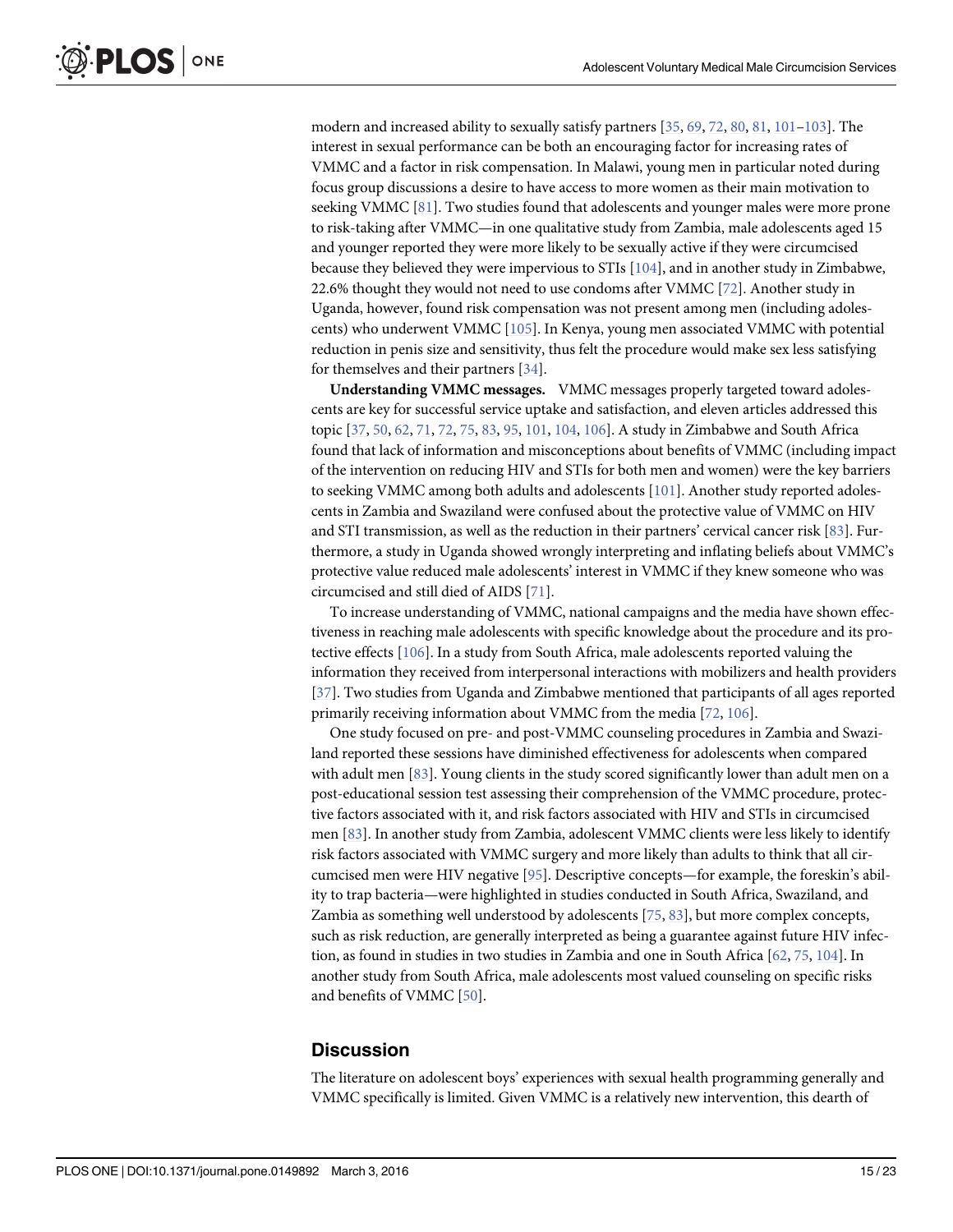<span id="page-15-0"></span>published research is not surprising; nevertheless, it signals a challenge for public health in trying to reach the largest generation of males approaching adolescence in African history. Understanding how best to provide VMMC specifically and reproductive health care more generally will be essential in ensuring this generation of men is healthy and productive. Existing literature describes barriers to both accessing and appropriate delivery of services, including structural factors, imposed feelings of shame, negative interactions with providers and violations of privacy, fear of pain associated with the VMMC procedure, and a desire for elements of traditional non-medical methods of circumcision to be integrated into medical forms. Factors identified as facilitating effective youth-focused services included the involvement of parents and the community, a youth-friendly service environment, promoting additional perceived benefits of VMMC, and messages better understood by young males. These findings are also supported by global guidance documents [[20](#page-18-0), [24](#page-18-0)–[26,](#page-18-0) [28,](#page-18-0) [29\]](#page-18-0). Furthermore, guidance from UNICEF, WHO, and the United Nations Population Fund promotes age-appropriate ways of introducing SRH concepts to male adolescents during VMMC counseling as a way to build lasting demand for health services among males [\[27](#page-18-0)].

# Recommendations for Future Research and Programming

While VMMC service delivery for adolescents is still new, clearly much more research is needed to determine how best to reach this population in order to make relevant recommendations that will have the greatest impact on HIV incidence reduction. Future research needs to explore how to appropriately tailor counseling during the VMMC process to adolescents of different ages, levels of maturity, and sexual experience. For instance, counseling appropriate for a 10 year old without sexual experience may be quite different than what is appropriate for an 18 or 19 year old with some sexual experience. Little is also known about how counselors and service providers discuss 1) sex in general, 2) the VMMC procedure and its benefits, 3) how VMMC links to sexual health services, 4) how to maintain safer sex behavior in the future when a male adolescent may not have reached sexual debut, 5) gender roles and masculinity, and 6) HIV testing and counseling and linkages to care, if needed. There is also a lack of knowledge about providers' capacity for counseling male adolescents generally and possible ways to engage parents in prevention and messaging around HIV and VMMC. In addition, it is unknown how parents would react to counseling about prevention of STIs when their male adolescent has not reached sexual debut. These issues may also vary by setting, ethnic background, or cultural context.

Cultural, social, and gender norms; parent, partner, and community involvement; and individual factors clearly all play a role in whether or not a male adolescent is able to easily access services, receive quality care, and is satisfied with the procedure overall. It is clear from the literature that parental involvement and community support play an important role in health service access for young males. Capitalizing on these factors of influence could attract more young males to both SRH and VMMC services as communities and their leaders provide an enabling environment in which males do not feel shame in seeking services. At the same time, ensuring services for adolescent males are provided in a way that maintains their privacy, even from their parents, is also an important consideration.

Equally essential is the need for counseling and education tools designed for and tested with male adolescents. Materials that are sufficiently understood by this population, especially when focused on complex topics such as sexual risk reduction, could help to increase the effectiveness of the services. Furthermore, in countries where traditional circumcision is prevalent, programs may also consider working with traditional circumcisers to deliver VMMC as part of larger traditional ceremonies or incorporating elements of those initiation events into VMMC.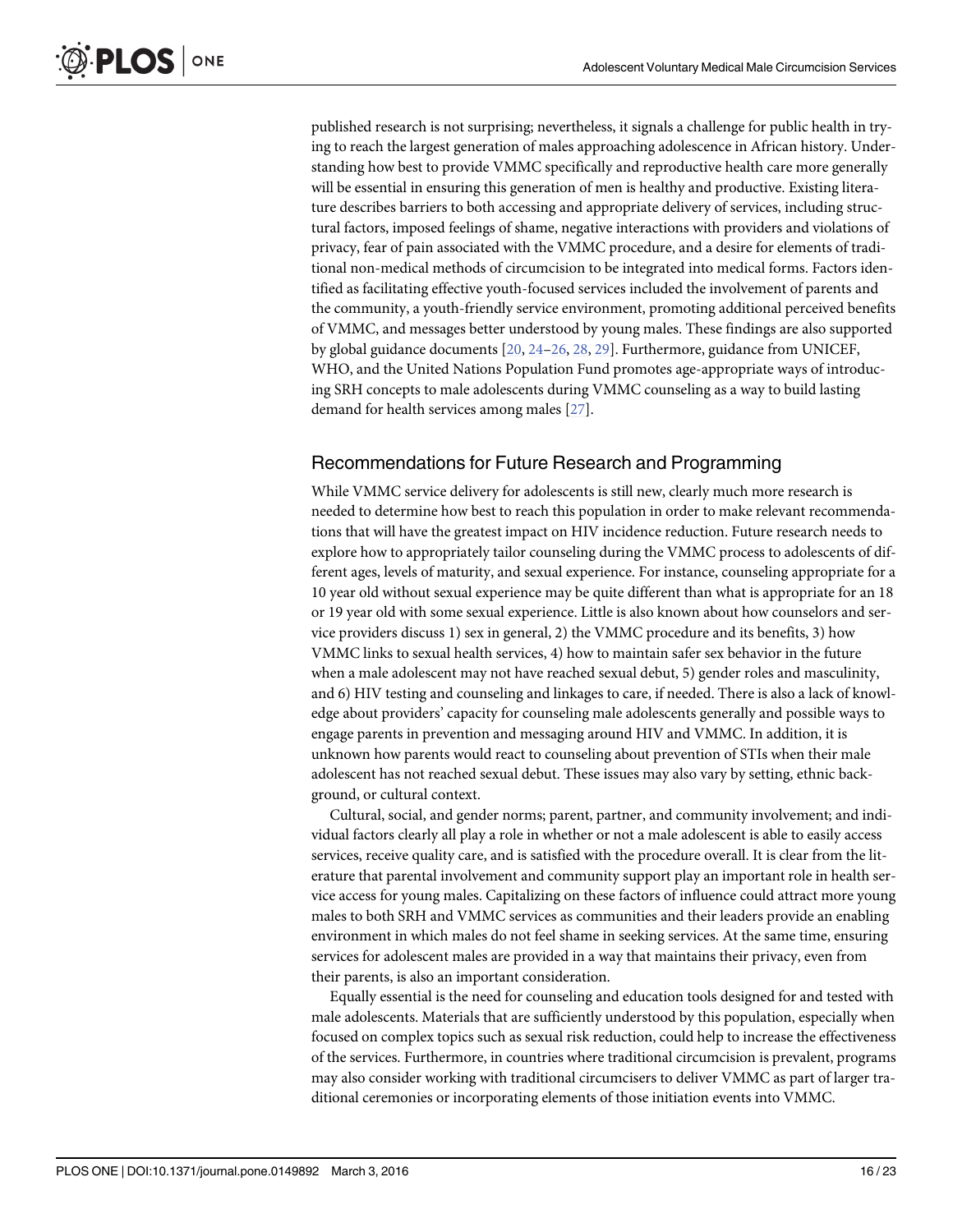<span id="page-16-0"></span>Understanding cultural differences and/or similarities for various African male adolescent populations is also key to improving the success of programs. For instance, program guidelines that inform acceptable services for male adolescents in rural Uganda may look quite different from what is acceptable for urban South African males. While international guidelines on youth-friendly services are available [\[107\]](#page-22-0), such guidelines must be carefully adapted using formative research to identify what is appropriate and effective within each context. Program implementers can rapidly conduct this research as part of program development. Where standards based on global guidance for implementing adolescent-friendly SRH services are implemented, they have shown some impactful results if grounded in wider public health work at the national and community level  $[45]$  $[45]$ . Thus, integration of age and culturally appropriate VMMC programming and other SRH services for adolescents are necessary.

# Study Limitations

This review focused on studies highlighting improvements needed in SRH and VMMC service delivery to male adolescents. Distinct conclusions are difficult to draw given the evidence for adolescent populations is still thin. Furthermore, variation in study methodologies, as well as differences in the ages of adolescent participants, outcome variables, and scopes of analyses makes it difficult to fully compare studies. However, this systematic review clearly illustrates where more work is needed.

We did not assess for bias in the included studies, as we were not looking at effect sizes or impact on outcomes, but rather a combination of descriptive and (quasi) experimental studies. We also did not review the unpublished literature, and therefore might have missed key programs and studies in these areas of interest, as many such efforts conducted in the context of development are not moved to the peer-reviewed publication stage.

# Conclusion

VMMC is a highly effective intervention for curbing the HIV epidemic in sub-Saharan Africa  $[2-4, 7]$  $[2-4, 7]$  $[2-4, 7]$  $[2-4, 7]$  $[2-4, 7]$  $[2-4, 7]$ . However, in order to seize this opportunity and effectively reach male adolescents with a meaningful, comprehensive VMMC package, more efforts are needed to effectively tailor guidelines, services, and messages to these younger clients. A more in-depth analysis of young males' needs that takes into account their age, developmental stage, and cultural differences will help to further strengthen adolescent VMMC service delivery.

# Supporting Information

[S1 PRISMA Checklist.](http://www.plosone.org/article/fetchSingleRepresentation.action?uri=info:doi/10.1371/journal.pone.0149892.s001) PRISMA 2009 Checklist. (DOC)

[S1 Fig.](http://www.plosone.org/article/fetchSingleRepresentation.action?uri=info:doi/10.1371/journal.pone.0149892.s002) PRISMA flow Diagram. (PDF)

# Acknowledgments

The authors would like to acknowledge the contributions of the Technical Advisory Group for the adolescent voluntary medical male circumcision (VMMC) assessment. We have been privileged to work with this group of dedicated professionals. In addition to the co-chairs providing overall leadership of the adolescent VMMC assessment, other members of the Technical Advisory Group include Naomi Bock, Precious Chiadzwa, Stephanie Davis, Jonathan Davitte,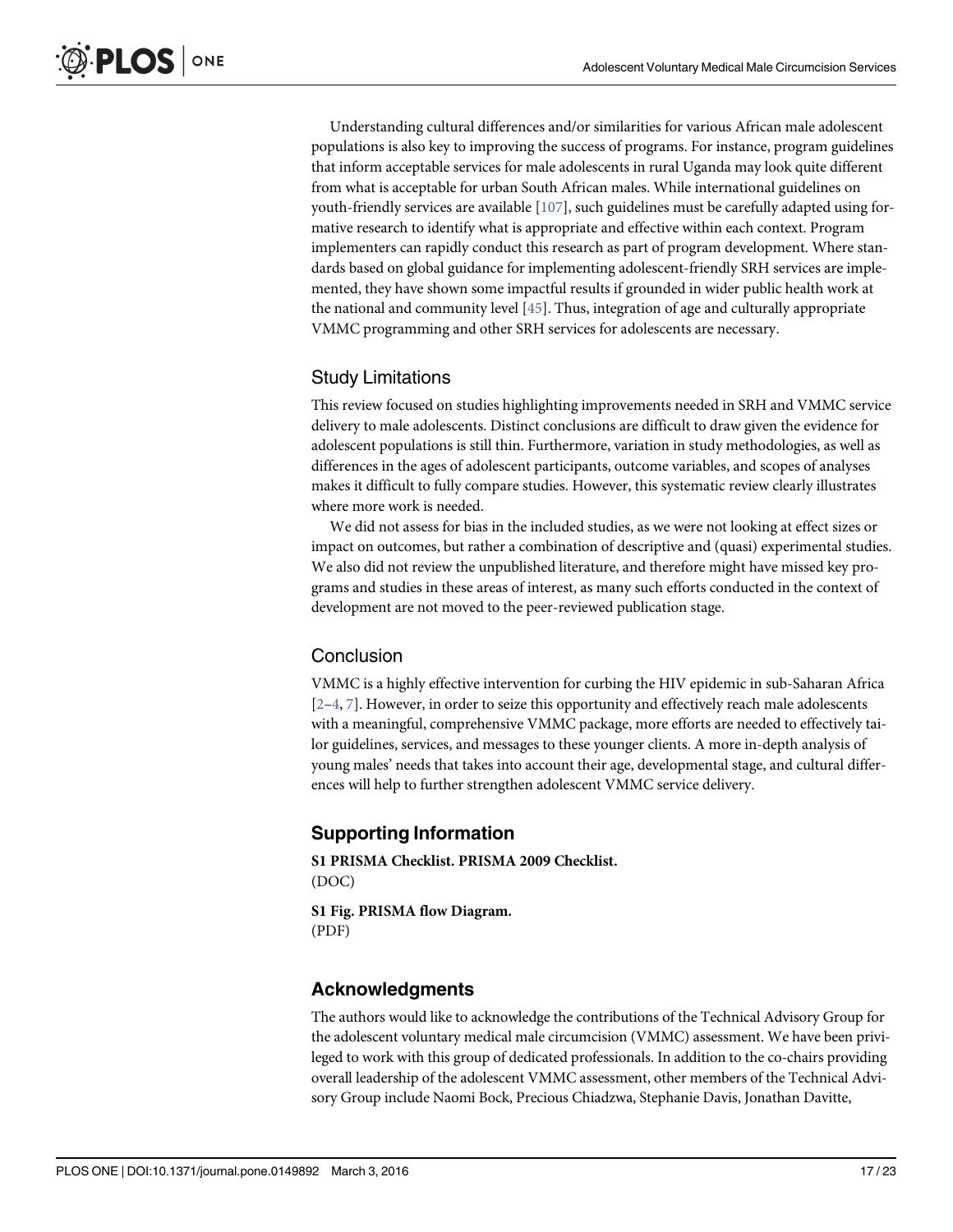<span id="page-17-0"></span>Priscilla Idele, Emily Koumans, Catey Laube, Buhle Ncube, Rick Olson, Jason Reed, Dan Rutz, Sema Sgaier, Maaya Sundaram, Anne Thomas, Teshome Desta Woldehanna, and Nuhu Yaqub.

The preparation of this article was facilitated by United States Agency for International Development Cooperative Agreement #AID-OAA-A-12-00058 to the Johns Hopkins University Center for Communication Programs. The findings and conclusions in this article are those of the authors and do not necessarily represent the official positions of the United States Government or any other affiliate organizations or institutions.

# Author Contributions

Conceived and designed the experiments: LMVL, KH, SK, GL, NH, GN, JLS, CB, KSA, EN, AART. Analyzed the data: MRK, MS, ECM, AART. Contributed reagents/materials/analysis tools: MRK, MS, LMVL, ECM, AW, KH, AVM, SK, JLS, KSA, AART. Wrote the paper: MRK, MS, LMVL, ECM, AW, KH, AVM, SK, JLS, KSA, AART. Agree with manuscript results and conclusions: MRK, MS, LMVL, ECM, AW, KH, AVM, SK, GL, NH, GN, JLS, CB, KSA, EN, AART Read and confirm that they meet ICMJE criteria for authorship: MRK, MS, LMVL, ECM, AW, KH, AVM, SK, GL, NH, GN, JLS, CB, KSA, EN, AART.

#### References

- [1.](#page-1-0) World Health Organization. Joint strategic action framework to accelerate the scale-up of voluntary medical male circumcision for HIV prevention in eastern and southern Africa (2012–2016). Geneva: UNAIDS; 2011.
- [2.](#page-1-0) Auvert B, Taljaard D, Lagarde E, Sobngwi-Tambekou J, Sitta R, Puren A. Randomized, controlled intervention trial of male circumcision for reduction of HIV infection risk: the ANRS 1265 Trial. PLoS Medicine. 2005; 2(11): e298. PMID: [16231970](http://www.ncbi.nlm.nih.gov/pubmed/16231970)
- 3. Gray RH, Kigozi G, Serwadda D, Makumbi F, Watya S, Nalugoda F, et al. Male circumcision for HIV prevention in men in Rakai, Uganda: a randomised trial. The Lancet. 2007; 369(9562): 657–66.
- [4.](#page-1-0) Bailey RC, Moses S, Parker CB, Agot K, Maclean I, Krieger JN, et al. Male circumcision for HIV prevention in young men in Kisumu, Kenya: a randomised controlled trial. The Lancet. 2007; 369(9562): 643–56.
- [5.](#page-1-0) Gray R, Kigozi G, Kong X, Ssempiija V, Makumbi F, Wattya S, et al. The effectiveness of male circumcision for HIV prevention and effects on risk behaviors in a post-trial follow-up study. AIDS. 2012; 26 (5): 609–15. PMID: [22210632](http://www.ncbi.nlm.nih.gov/pubmed/22210632)
- [6.](#page-1-0) Hargrove J, Williams B, Abu-Raddad L, Auvert B, Bollinger L, Dorrington R, et al. Male circumcision for HIV prevention in high HIV prevalence settings: what can mathematical modelling contribute to informed decision making? PLoS Med. 2009; 6(9): e1000109. doi: [10.1371/journal.pmed.1000109](http://dx.doi.org/10.1371/journal.pmed.1000109) PMID: [19901974](http://www.ncbi.nlm.nih.gov/pubmed/19901974)
- [7.](#page-1-0) Njeuhmeli E, Forsythe S, Reed J, Opuni M, Bollinger L, Heard N, et al. Voluntary medical male circumcision: modeling the impact and cost of expanding male circumcision for HIV prevention in eastern and southern Africa. PLoS Med. 2011; 8(11): e1001132. doi: [10.1371/journal.pmed.1001132](http://dx.doi.org/10.1371/journal.pmed.1001132) PMID: [22140367](http://www.ncbi.nlm.nih.gov/pubmed/22140367)
- [8.](#page-1-0) Williams BG, Lloyd-Smith JO, Gouws E, Hankins C, Getz WM, Hargrove J, et al. The potential impact of male circumcision on HIV in Sub-Saharan Africa. PLoS Med. 2006; 3(7): e262. PMID: [16822094](http://www.ncbi.nlm.nih.gov/pubmed/16822094)
- [9.](#page-1-0) Wawer MJ, Tobian AA, Kigozi G, Kong X, Gravitt PE, Serwadda D, et al. Effect of circumcision of HIVnegative men on transmission of human papillomavirus to HIV-negative women: a randomised trial in Rakai, Uganda. The Lancet. 2011; 377(9761): 209–18.
- 10. Gray RH, Kigozi G, Serwadda D, Makumbi F, Nalugoda F, Watya S, et al. The effects of male circumcision on female partners' genital tract symptoms and vaginal infections in a randomized trial in Rakai, Uganda. American Journal of Obstetrics and Gynecology. 2009; 200(1): 42. e1-7. doi: [10.1016/j.ajog.](http://dx.doi.org/10.1016/j.ajog.2008.07.069) [2008.07.069](http://dx.doi.org/10.1016/j.ajog.2008.07.069) PMID: [18976733](http://www.ncbi.nlm.nih.gov/pubmed/18976733)
- 11. Gray RH, Serwadda D, Kong X, Makumbi F, Kigozi G, Gravitt PE, et al. Male circumcision decreases acquisition and increases clearance of high-risk human papillomavirus in HIV-negative men: a randomized trial in Rakai, Uganda. Journal of Infectious Diseases. 2010; 201(10): 1455–62. doi: [10.](http://dx.doi.org/10.1086/652184) [1086/652184](http://dx.doi.org/10.1086/652184) PMID: [20370483](http://www.ncbi.nlm.nih.gov/pubmed/20370483)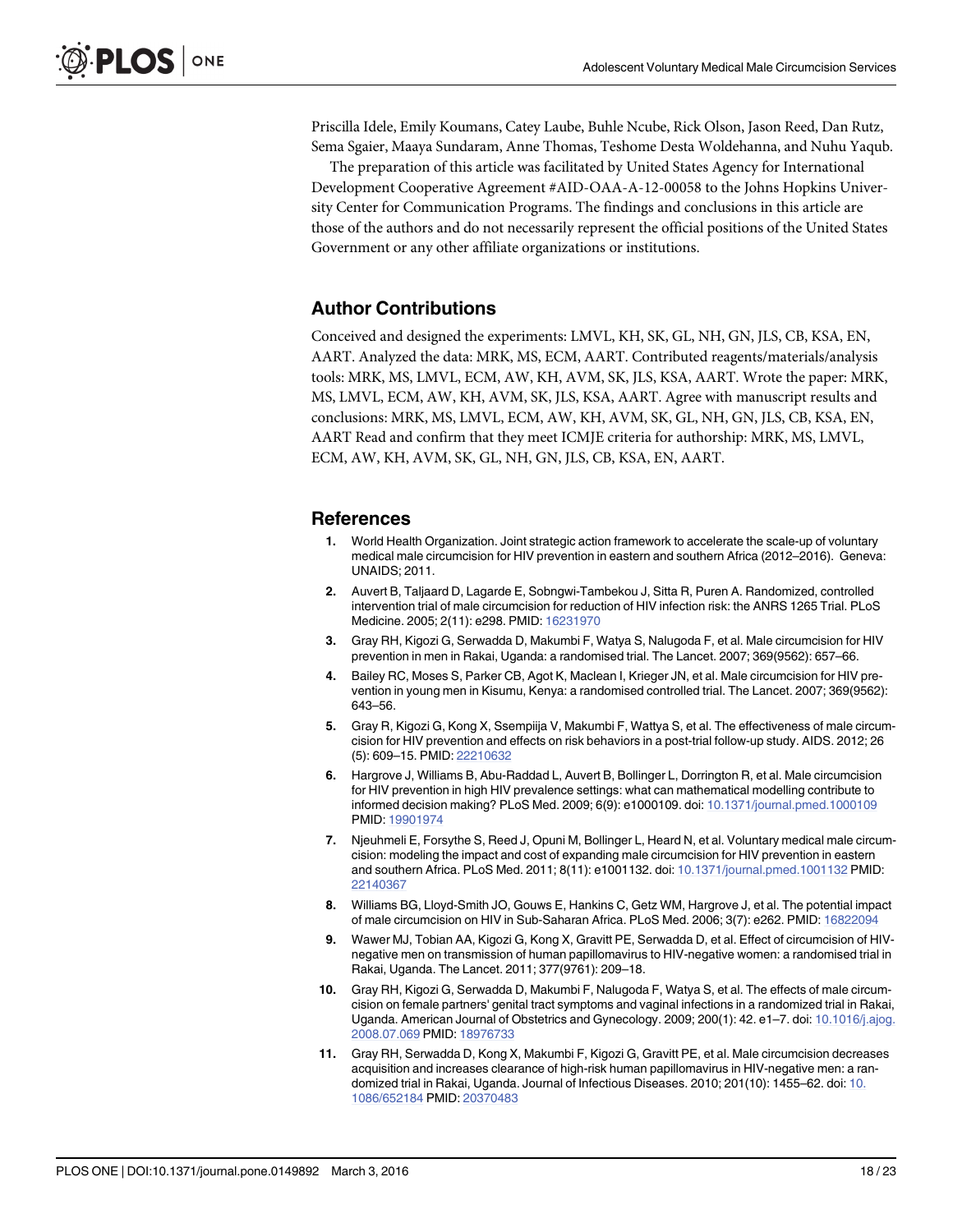- <span id="page-18-0"></span>12. Tobian AA, Kigozi G, Gravitt PE, Xiao C, Serwadda D, Eaton KP, et al. Human papillomavirus incidence and clearance among HIV-positive and HIV-negative men in sub-Saharan Africa. AIDS. 2012; 26(12): 1555–65. Epub 2012/03/24. PMID: [22441255](http://www.ncbi.nlm.nih.gov/pubmed/22441255)
- 13. Tobian AA, Serwadda D, Quinn TC, Kigozi G, Gravitt PE, Laeyendecker O, et al. Male circumcision for the prevention of HSV-2 and HPV infections and syphilis. New England Journal of Medicine. 2009; 360(13): 1298–309. doi: [10.1056/NEJMoa0802556](http://dx.doi.org/10.1056/NEJMoa0802556) PMID: [19321868](http://www.ncbi.nlm.nih.gov/pubmed/19321868)
- 14. Auvert B, Sobngwi-Tambekou J, Cutler E, Nieuwoudt M, Lissouba P, Puren A, et al. Effect of male circumcision on the prevalence of high-risk human papillomavirus in young men: results of a randomized controlled trial conducted in Orange Farm, South Africa. Journal of Infectious Diseases. 2009; 199(1): 14–9. doi: [10.1086/595566](http://dx.doi.org/10.1086/595566) PMID: [19086814](http://www.ncbi.nlm.nih.gov/pubmed/19086814)
- [15.](#page-1-0) Sobngwi-Tambekou J, Taljaard D, Lissouba P, Zarca K, Puren A, Lagarde E, et al. Effect of HSV-2 serostatus on acquisition of HIV by young men: results of a longitudinal study in Orange Farm, South Africa. Journal of Infectious Diseases. 2009; 199(7): 958–64. doi: [10.1086/597208](http://dx.doi.org/10.1086/597208) PMID: [19220143](http://www.ncbi.nlm.nih.gov/pubmed/19220143)
- [16.](#page-1-0) Njeuhmeli E, Hatzold K, Gold E, Mahler H, Kripke K, Seifert-Ahanda K, et al. Lessons learned from scale-up of voluntary medical male circumcision focusing on adolescents: benefits, challenges, and potential opportunities for linkages with adolescent HIV, sexual, and reproductive health services. JAIDS. 2014; 66 Suppl 2: S193–9. PMID: [24918595](http://www.ncbi.nlm.nih.gov/pubmed/24918595)
- [17.](#page-1-0) UNAIDS. Global report: UNAIDS report on the global AIDS epidemic: 2013. Geneva: UNAIDS; 2013.
- [18.](#page-1-0) Mmari KN, Magnani RJ. Does making clinic-based reproductive health services more youth-friendly increase service use by adolescents? evidence from Lusaka, Zambia. J Adolesc Health. 2003; 33(4): 259–70. PMID: [14519567](http://www.ncbi.nlm.nih.gov/pubmed/14519567)
- [19.](#page-4-0) Abdool Karim Q, Preston-Whyte E, Abdool Karim SS. Teenagers seeking condoms at family planning services. Part I. A user's perspective. S Afr Med J. 1992; 82(5): 356–9. PMID: [1448720](http://www.ncbi.nlm.nih.gov/pubmed/1448720)
- [20.](#page-1-0) World Health Organization. Health for the world's adolescents: a second chance in the second decade. Geneva: WHO; 2014.
- [21.](#page-2-0) Khangura S, Konnyu K, Cushman R, Grimshaw J, Moher D. Evidence summaries: the evolution of a rapid review approach. Systematic Reviews. 2012; 1(1): 1–9.
- [22.](#page-2-0) World Health Organization. Adolescent development. Available: [http://www.who.int/maternal\\_child\\_](http://www.who.int/maternal_child_adolescent/topics/adolescence/dev/en/) [adolescent/topics/adolescence/dev/en/.](http://www.who.int/maternal_child_adolescent/topics/adolescence/dev/en/)
- [23.](#page-3-0) Society for Adolescent Medicine. A position statement of the Society for Adolescent Medicine. Journal of Adolescent Health. 1995; 16(413).
- [24.](#page-4-0) World Health Organization. Male circumcision quality assurance: a guide to enhancing the safety and quality of services. Geneva: WHO; 2008.
- 25. Barker GT, Mikulencak M. What about boys?: A literature review on the health and development of adolescent boys. Geneva: WHO; 2000.
- [26.](#page-15-0) World Health Organization, UNAIDS. New data on male circumcision and HIV prevention: policy and programme implications. Geneva: WHO. 2007.
- [27.](#page-4-0) Dick B. Programme options and support materials: linking male circumcision and adolescent sexual and reproductive health. Geneva: UNICEF, UNFPA, and WHO; 2012.
- [28.](#page-4-0) UNICEF. Towards an AIDS-free generation: children and AIDS: sixth stocktaking report, 2013. New York: UNICEF; 2013.
- [29.](#page-4-0) PEPFAR. PEPFAR best practices for voluntary medical male circumcision site operations. Washington, DC: PEPFAR; 2013.
- [30.](#page-4-0) Mashamba A, Robson E. Youth reproductive health services in Bulawayo, Zimbabwe. Health and Place. 2002; 8(4): 273–83. PMID: [12399216](http://www.ncbi.nlm.nih.gov/pubmed/12399216)
- [31.](#page-4-0) Lesedi C, Hoque ME, Ntuli-Ngcobo B. Investigating user-friendliness of the sexual and reproductive health services among youth in Botswana. Southeast Asian J Trop Med Public Health. 2011; 42(6): 1431–43. PMID: [22299413](http://www.ncbi.nlm.nih.gov/pubmed/22299413)
- [32.](#page-10-0) Nalwadda G, Mirembe F, Byamugisha J, Faxelid E. Persistent high fertility in Uganda: young people recount obstacles and enabling factors to use of contraceptives. BMC Public Health. 2010; 10: 530. doi: [10.1186/1471-2458-10-530](http://dx.doi.org/10.1186/1471-2458-10-530) PMID: [20813069](http://www.ncbi.nlm.nih.gov/pubmed/20813069)
- [33.](#page-4-0) Diale DM, Roos SD. Perceptions of sexually transmitted diseases among teenagers. Curationis. 2000; 23(4): 136-41. PMID: [11949286](http://www.ncbi.nlm.nih.gov/pubmed/11949286)
- [34.](#page-4-0) Obure AFXO, Nyambedha EO, Oindo BO, Kodero HMN. Psychosocial factors influencing promotion of male circumcision for HIV prevention in a non-circumcising community in rural western Kenya. Qualitative Report. 2009; 14(4): 665–87.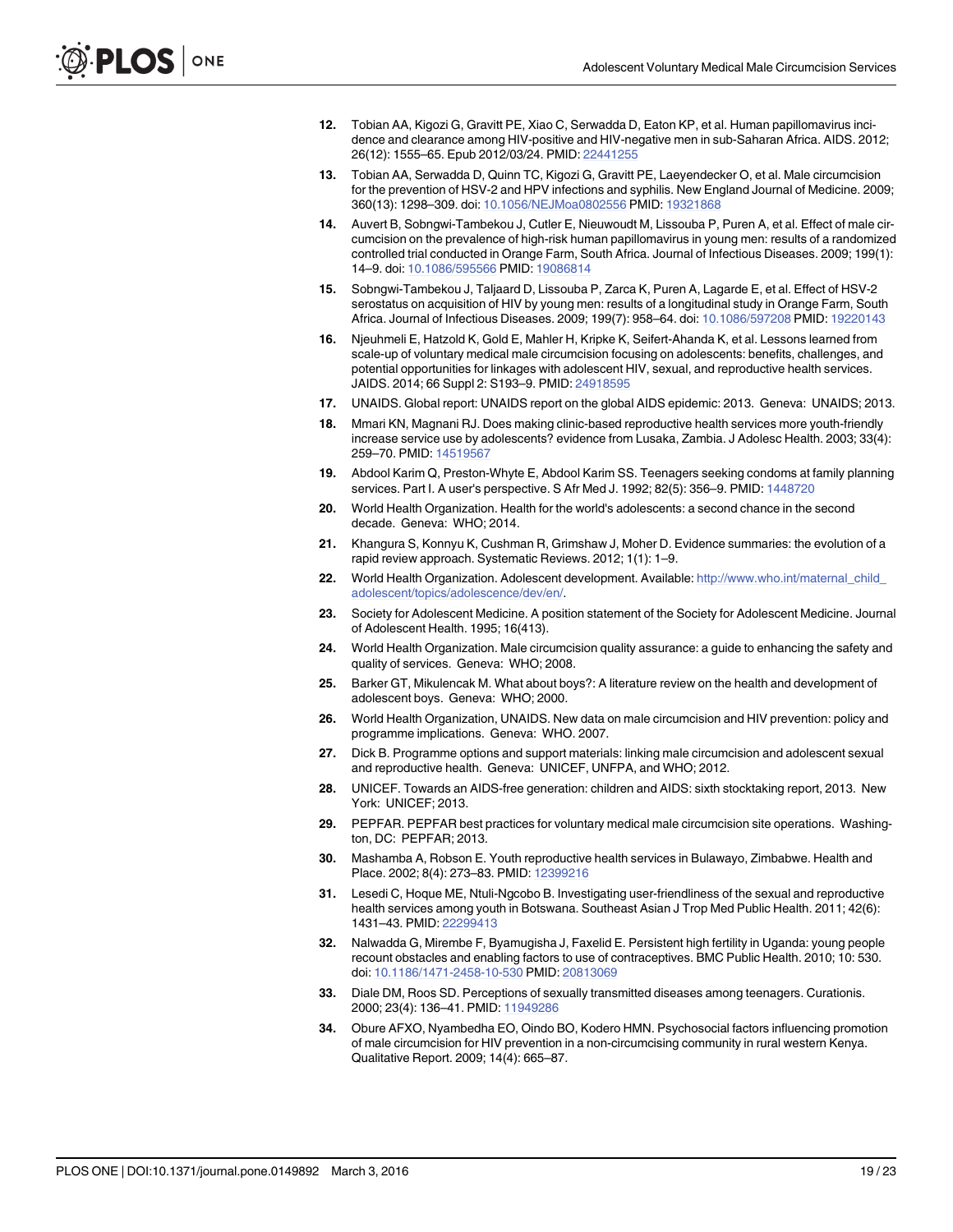- <span id="page-19-0"></span>[35.](#page-11-0) Plotkin M, Castor D, Mziray H, Küver J, Mpuya E, Luvanda PJ, et al. "Man, what took you so long?" Social and individual factors affecting adult attendance at voluntary medical male circumcision services in Tanzania. Global Health: Science and Practice. 2013; 1(1): 108–16.
- [36.](#page-4-0) Herman-Roloff A, Otieno N, Agot K, Ndinya-Achola J, Bailey RC. Acceptability of medical male circumcision among uncircumcised men in Kenya one year after the launch of the national male circumcision program. PLoS One. 2011; 6(5): e19814. doi: [10.1371/journal.pone.0019814](http://dx.doi.org/10.1371/journal.pone.0019814) PMID: [21603622](http://www.ncbi.nlm.nih.gov/pubmed/21603622)
- [37.](#page-4-0) George G, Strauss M, Chirawu P, Rhodes B, Frohlich J, Montague C, et al. Barriers and facilitators to the uptake of voluntary medical male circumcision (VMMC) among adolescent boys in KwaZulu— Natal, South Africa. African Journal of AIDS Research. 2014; 13(2): 179–87. doi: [10.2989/16085906.](http://dx.doi.org/10.2989/16085906.2014.943253) [2014.943253](http://dx.doi.org/10.2989/16085906.2014.943253) PMID: [25174635](http://www.ncbi.nlm.nih.gov/pubmed/25174635)
- [38.](#page-4-0) Forrest Jl, Kaida A, Dietrich J, Miller CL, Hogg RS, Gray G. Perceptions of HIV and fertility among adolescents in Soweto, South Africa: stigma and social barriers continue to hinder progress. AIDS Behav. 2009; 13 Suppl 1: 55–61. doi: [10.1007/s10461-009-9552-z](http://dx.doi.org/10.1007/s10461-009-9552-z) PMID: [19343491](http://www.ncbi.nlm.nih.gov/pubmed/19343491)
- [39.](#page-4-0) Erulkar AS, Onoka CJ, Phiri A. What is youth-friendly? adolescents' preferences for reproductive health services in Kenya and Zimbabwe. African Journal of Reproductive Health / La Revue Africaine de la Santé Reproductive. 2005; 9(3): 51–8. doi: [10.2307/3583411](http://dx.doi.org/10.2307/3583411)
- [40.](#page-4-0) Kiapi-Iwa L, Hart GJ. The sexual and reproductive health of young people in Adjumani district, Uganda: qualitative study of the role of formal, informal and traditional health providers. AIDS Care. 2004; 16(3): 339–47. doi: [10.1080/09540120410001665349](http://dx.doi.org/10.1080/09540120410001665349) PMID: [15203427](http://www.ncbi.nlm.nih.gov/pubmed/15203427)
- [41.](#page-11-0) Kim YM, Marangwanda C, Kols A. Quality of counselling of young clients in Zimbabwe. East African Medical Journal. 1997; 74(8): 514–8. PMID: [9487418](http://www.ncbi.nlm.nih.gov/pubmed/9487418)
- [42.](#page-4-0) Langhaug LF, Cowan FM, Nyamurera T, Power R. Improving young people's access to reproductive health care in rural Zimbabwe. AIDS Care. 2003; 15(2): 147–57. doi: [10.1080/](http://dx.doi.org/10.1080/0954012031000068290) [0954012031000068290](http://dx.doi.org/10.1080/0954012031000068290) PMID: [12856336](http://www.ncbi.nlm.nih.gov/pubmed/12856336)
- [43.](#page-10-0) Naré C, Katz K, Tolley E. Adolescents' access to reproductive health and family planning services in Dakar (Senegal). African Journal of Reproductive Health. 1997; 1(2): 15–25. PMID: [10214411](http://www.ncbi.nlm.nih.gov/pubmed/10214411)
- [44.](#page-11-0) Renju J, Andrew B, Nyalali K, Kishamawe C, Kato C, Changalucha J, et al. A process evaluation of the scale up of a youth-friendly health services initiative in northern Tanzania. J Int AIDS Soc. 2010; 13: 32. doi: [10.1186/1758-2652-13-32](http://dx.doi.org/10.1186/1758-2652-13-32) PMID: [20731835](http://www.ncbi.nlm.nih.gov/pubmed/20731835)
- [45.](#page-16-0) Chandra-Mouli V, Mapella E, John T, Gibbs S, Hanna C, Kampatibe N, et al. Standardizing and scaling up quality adolescent friendly health services in Tanzania. BMC Public Health. 2013; 13: 579. doi: [10.1186/1471-2458-13-579](http://dx.doi.org/10.1186/1471-2458-13-579) PMID: [23763703](http://www.ncbi.nlm.nih.gov/pubmed/23763703)
- [46.](#page-4-0) Hughes J, McCauley AP. Improving the fit: adolescents' needs and future programs for sexual and reproductive health in developing countries. Studies in Family Planning. 1998; 29(2): 233–45. PMID: [9664634](http://www.ncbi.nlm.nih.gov/pubmed/9664634)
- [47.](#page-4-0) Kunene PJ. Teenagers' knowledge of human sexuality and their views on teenage pregnancies. Curationis. 1995; 18(3): 48–52. PMID: [8697527](http://www.ncbi.nlm.nih.gov/pubmed/8697527)
- [48.](#page-4-0) Mathews C, Guttmacher SJ, Flisher AJ, Mtshizana YY, Nelson T, McCarthy J, et al. The quality of HIV testing services for adolescents in Cape Town, South Africa: do ddolescent-friendly services make a difference? Journal of Adolescent Health. 2009; 44(2): 188–90. doi: [10.1016/j.jadohealth.2008.05.](http://dx.doi.org/10.1016/j.jadohealth.2008.05.009) [009](http://dx.doi.org/10.1016/j.jadohealth.2008.05.009) PMID: [19167669](http://www.ncbi.nlm.nih.gov/pubmed/19167669)
- [49.](#page-4-0) Zuurmond MA, Geary RS, Ross DA. The effectiveness of youth centers in increasing use of sexual and reproductive health services: a systematic review. Stud Fam Plann. 2012; 43(4): 239–54. doi: [10.](http://dx.doi.org/10.1111/j.1728-4465.2012.00324.x) [1111/j.1728-4465.2012.00324.x](http://dx.doi.org/10.1111/j.1728-4465.2012.00324.x) PMID: [23239245](http://www.ncbi.nlm.nih.gov/pubmed/23239245)
- [50.](#page-4-0) Bridges JFP, Searle SC, Selck FW, Martinson NA. Designing family-centered male circumcision services: A conjoint analysis approach. Patient. 2012; 5(2): 101–11. doi: [10.2165/11592970-000000000-](http://dx.doi.org/10.2165/11592970-000000000-00000) [00000](http://dx.doi.org/10.2165/11592970-000000000-00000) PMID: [22510052](http://www.ncbi.nlm.nih.gov/pubmed/22510052)
- [51.](#page-4-0) Pattman R, Chege F. 'Dear diary I saw an angel, she looked like heaven on earth': sex talk and sex education. African Journal of AIDS Research. 2003; 2(2): 103–12. doi: [10.2989/16085906.2003.](http://dx.doi.org/10.2989/16085906.2003.9626565) [9626565](http://dx.doi.org/10.2989/16085906.2003.9626565) PMID: [25872106](http://www.ncbi.nlm.nih.gov/pubmed/25872106)
- [52.](#page-10-0) Bosmans M, Cikuru MN, Claeys P, Temmerman M. Where have all the condoms gone in adolescent programmes in the Democratic Republic of Congo. Reproductive Health Matters. 2006; 14(28): 80–8. PMID: [17101425](http://www.ncbi.nlm.nih.gov/pubmed/17101425)
- [53.](#page-10-0) Miles K, Shaw M, Paine K, Hart GJ, Ceesay S. Sexual health seeking behaviours of young people in the Gambia. J Adolesc. 2001; 24(6): 753–64. doi: [10.1006/jado.2001.0442](http://dx.doi.org/10.1006/jado.2001.0442) PMID: [11790055](http://www.ncbi.nlm.nih.gov/pubmed/11790055)
- [54.](#page-10-0) Ahmed N, Flisher AJ, Mathews C, Mukoma W, Jansen S. HIV education in South African schools: the dilemma and conflicts of educators. Scand J Public Health. 2009; 37 Suppl 2: 48–54. doi: [10.1177/](http://dx.doi.org/10.1177/1403494808097190) [1403494808097190](http://dx.doi.org/10.1177/1403494808097190) PMID: [19493981](http://www.ncbi.nlm.nih.gov/pubmed/19493981)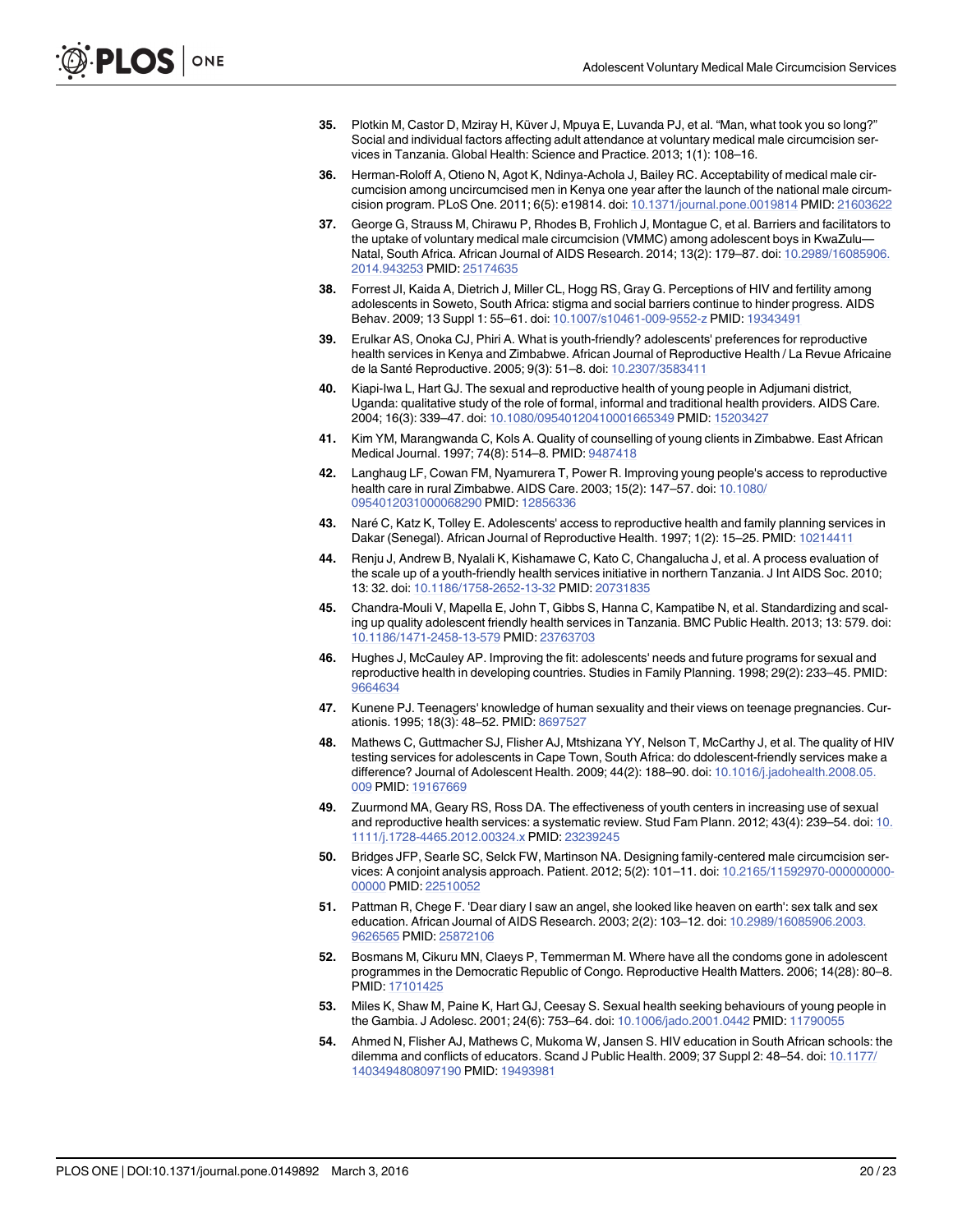- <span id="page-20-0"></span>[55.](#page-10-0) Njue C, Nzioka C, Ahlberg BM, Pertet AM, Voeten HA. "If you don't abstain, you will die of AIDS": AIDS education in Kenyan public schools. AIDS Educ Prev. 2009; 21(2): 169–79. doi: [10.1521/aeap.](http://dx.doi.org/10.1521/aeap.2009.21.2.169) [2009.21.2.169](http://dx.doi.org/10.1521/aeap.2009.21.2.169) PMID: [19397438](http://www.ncbi.nlm.nih.gov/pubmed/19397438)
- [56.](#page-10-0) Okonofua FE, Ogonor JI, Omorodion FI, Temin MT, Coplan PA, Kaufman JA, et al. Assessment of health services for treatment of sexually transmitted infections among Nigerian adolescents. Sex Transm Dis. 1999; 26(3): 184-90. PMID: [10100777](http://www.ncbi.nlm.nih.gov/pubmed/10100777)
- [57.](#page-11-0) Warenius LU, Faxelid EA, Chishimba PN, Musandu JO, Ong'any AA, Nissen EBM. Nurse-midwives' attitudes towards adolescent sexual and reproductive health needs in Kenya and Zambia. Reproductive Health Matters. 2006; 14(27): 119–28. PMID: [16713886](http://www.ncbi.nlm.nih.gov/pubmed/16713886)
- [58.](#page-11-0) Mngadi PT, Faxelid E, Zwane IT, Hojer B, Ransjo-Arvidson AB. Health providers' perceptions of adolescent sexual and reproductive health care in Swaziland. Int Nurs Rev. 2008; 55(2): 148–55. doi: [10.](http://dx.doi.org/10.1111/j.1466-7657.2007.00625.x) [1111/j.1466-7657.2007.00625.x](http://dx.doi.org/10.1111/j.1466-7657.2007.00625.x) PMID: [18477098](http://www.ncbi.nlm.nih.gov/pubmed/18477098)
- [59.](#page-11-0) Babalola S. Gender differences in the factors influencing consistent condom use among young people in Tanzania. International Journal of Adolescent Medicine and Health. 2006; 18(2): 287–98. PMID: [16894867](http://www.ncbi.nlm.nih.gov/pubmed/16894867)
- [60.](#page-11-0) Ndubani P, Bond V, Liljeström R, Höjer B. Understanding young men's sexual health and prospects for sexual behaviour change in rural Zambia. Scandinavian Journal of Public Health. 2003; 31(4): 291–6. PMID: [15099035](http://www.ncbi.nlm.nih.gov/pubmed/15099035)
- 61. Ahlberg BM, Jylkäs E, Krantz I. Gendered construction of sexual risks: implications for safer sex among young people in Kenya and Sweden. Reproductive Health Matters. 2001; 9(17): 26–36. PMID: [11468843](http://www.ncbi.nlm.nih.gov/pubmed/11468843)
- [62.](#page-12-0) Warenius L, Pettersson KO, Nissen E, Höjer B, Chishimba P, Faxelid E. Vulnerability and sexual and reproductive health among Zambian secondary school students. Culture, Health and Sexuality. 2007; 9(5): 533–44. PMID: [17687677](http://www.ncbi.nlm.nih.gov/pubmed/17687677)
- 63. Ajuwon AJ, Olaleye A, Faromoju B, Ladipo O. Sexual behavior and experience of sexual coercion among secondary school students in three states in North Eastern Nigeria. BMC Public Health. 2006; 6: 310. PMID: [17187685](http://www.ncbi.nlm.nih.gov/pubmed/17187685)
- [64.](#page-11-0) Wouhabe M. Sexual behaviour, knowledge and awareness of related reproductive health issues among single youth in Ethiopia. African Journal of Reproductive Health / La Revue Africaine de la Santé Reproductive. 2007; 11(1): 14–21.
- [65.](#page-11-0) Bastien S. Out-of-school and 'at risk'?: socio-demographic characteristics, AIDS knowledge and risk perception among young people in Northern Tanzania. International Journal of Educational Development. 2008; 28(4): 393–404.
- [66.](#page-11-0) Amsale C, Berhane Y. Knowledge of sexually transmitted infections and barriers to seeking health services among high school adolescents in Addis Ababa, Ethiopia. Journal of AIDS & Clinical Research. 2012; 3: 153.
- [67.](#page-11-0) Leichliter JS, Paz-Bailey G, Friedman AL, Habel MA, Vezi A, Sello M, et al. 'Clinics aren't meant for men': sexual health care access and seeking behaviours among men in Gauteng province, South Africa. Sahara J. 2011; 8(2): 82–8. doi: [10.1080/17290376.2011.9724989](http://dx.doi.org/10.1080/17290376.2011.9724989) PMID: [23237685](http://www.ncbi.nlm.nih.gov/pubmed/23237685)
- [68.](#page-11-0) Akpabio II, Asuzu MC, Fajemilehin BR, Ofi AB. effects of school health nursing education interventions on HIV/AIDS-related attitudes of students in Akwa Ibom State, Nigeria. Journal of Adolescent Health. 2009; 44(2): 118–23. doi: [10.1016/j.jadohealth.2008.05.005](http://dx.doi.org/10.1016/j.jadohealth.2008.05.005) PMID: [19167659](http://www.ncbi.nlm.nih.gov/pubmed/19167659)
- [69.](#page-11-0) Gasasira RA, Sarker M, Tsague L, Nsanzimana S, Gwiza A, Mbabazi J, et al. Determinants of circumcision and willingness to be circumcised by Rwandan men, 2010. BMC Public Health. 2012; 12(1): 134.
- [70.](#page-12-0) Jayeoba O, Dryden-Peterson S, Okui L, Smeaton L, Magetse J, Makori L, et al. Acceptability of male circumcision among adolescent boys and their parents, Botswana. AIDS and Behavior. 2012; 16(2): 340–9. doi: [10.1007/s10461-011-9929-7](http://dx.doi.org/10.1007/s10461-011-9929-7) PMID: [21437725](http://www.ncbi.nlm.nih.gov/pubmed/21437725)
- [71.](#page-11-0) Ssekubugu R, Leontsini E, Wawer MJ, Serwadda D, Kigozi G, Kennedy CE, et al. Contextual barriers and motivators to adult male medical circumcision in Rakai, Uganda. Qual Health Res. 2013; 23(6): 795–804. doi: [10.1177/1049732313482189](http://dx.doi.org/10.1177/1049732313482189) PMID: [23515302](http://www.ncbi.nlm.nih.gov/pubmed/23515302)
- [72.](#page-11-0) Hatzold K, Mavhu W, Jasi P, Chatora K, Cowan FM, Taruberekera N, et al. Barriers and motivators to voluntary medical male circumcision uptake among different age groups of men in Zimbabwe: results from a mixed methods study. PloS One. 2014; 9(5): e85051. doi: [10.1371/journal.pone.0085051](http://dx.doi.org/10.1371/journal.pone.0085051) PMID: [24802746](http://www.ncbi.nlm.nih.gov/pubmed/24802746)
- [73.](#page-12-0) Schatz P, Dzvimbo KP. The adolescent sexual world and AIDS prevention: a democratic approach to programme design in Zimbabwe. Health Promot Int. 2001; 16(2): 127–36. PMID: [11356751](http://www.ncbi.nlm.nih.gov/pubmed/11356751)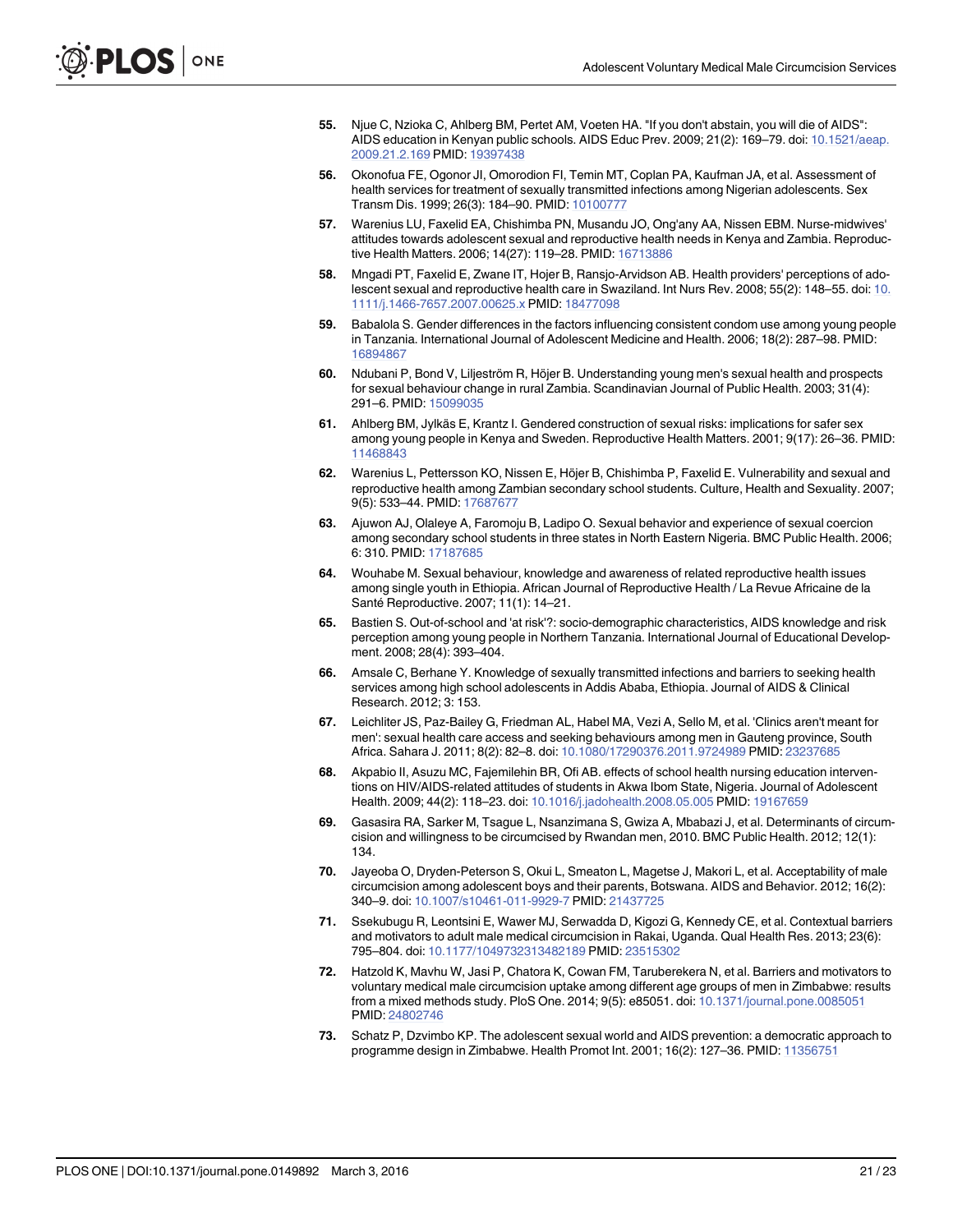- <span id="page-21-0"></span>[74.](#page-12-0) Niang CI, Boiro H. Roundtable: "you can also cut my finger!": social construction of male circumcision in West Africa, a case study of Senegal and Guinea-Bissau. Reproductive Health Matters. 2007; 15 (29): 22–32. PMID: [17512371](http://www.ncbi.nlm.nih.gov/pubmed/17512371)
- [75.](#page-12-0) Ragnarsson A, Onya HE, Thorson A, Ekström MA, Aarø EL. Young males' gendered sexuality in the era of HIV and AIDS in Limpopo Province, South Africa. Qualitative Health Research. 2008; 18(6): 739–46. doi: [10.1177/1049732308318373](http://dx.doi.org/10.1177/1049732308318373) PMID: [18503015](http://www.ncbi.nlm.nih.gov/pubmed/18503015)
- [76.](#page-12-0) Kilima SP, Shayo EH, Msovela J, Senkoro KP, Mayala BK, Mboera LE, et al. The potential of involving traditional practitioners in the scaling up of male circumcision in the context of HIV prevention in Tanzania. Tanzania Journal of Health Research. 2012; 14(1): 48–60. PMID: [26591747](http://www.ncbi.nlm.nih.gov/pubmed/26591747)
- [77.](#page-12-0) Mark D, Middelkoop K, Black S, Roux S, Fleurs L, Wood R, et al. Low acceptability of medical male circumcision as an HIV/AIDS prevention intervention within a South African community that practises traditional circumcision. S Afr Med J. 2012; 102(6): 571–3. PMID: [22668967](http://www.ncbi.nlm.nih.gov/pubmed/22668967)
- [78.](#page-12-0) Greely P, Maharaj P, Letsoalo T, Miti A. Traditional male circumcision for reducing the risk of HIV infection: perspectives of young people in South Africa. Cult Health Sex. 2013; 15(2): 148–59. doi: [10.](http://dx.doi.org/10.1080/13691058.2012.740074) [1080/13691058.2012.740074](http://dx.doi.org/10.1080/13691058.2012.740074) PMID: [23140158](http://www.ncbi.nlm.nih.gov/pubmed/23140158)
- 79. Lissouba P, Taljaard D, Rech D, Dermaux-Msimang V, Legeai C, Lewis D, et al. Adult male circumcision as an intervention against HIV: an operational study of uptake in a South African community (ANRS 12126). BMC Infect Dis. 2011; 11: 253. doi: [10.1186/1471-2334-11-253](http://dx.doi.org/10.1186/1471-2334-11-253) PMID: [21943076](http://www.ncbi.nlm.nih.gov/pubmed/21943076)
- [80.](#page-12-0) Lukobo MD, Bailey RC. Acceptability of male circumcision for prevention of HIV infection in Zambia. AIDS Care. 2007; 19(4): 471–7. PMID: [17453585](http://www.ncbi.nlm.nih.gov/pubmed/17453585)
- [81.](#page-12-0) Ngalande RC, Levy J, Kapondo CP, Bailey RC. Acceptability of male circumcision for prevention of HIV infection in Malawi. AIDS Behav. 2006; 10(4): 377–85. doi: [10.1007/s10461-006-9076-8](http://dx.doi.org/10.1007/s10461-006-9076-8) PMID: [16736112](http://www.ncbi.nlm.nih.gov/pubmed/16736112)
- 82. Balfour L, Farrar T, McGilvray M, Wilson D, Tasca GA, Spaans JN, et al. HIV prevention in action on the football field: the WhizzKids United program in South Africa. AIDS Behav. 2013; 17(6): 2045–52. doi: [10.1007/s10461-013-0448-6](http://dx.doi.org/10.1007/s10461-013-0448-6) PMID: [23504231](http://www.ncbi.nlm.nih.gov/pubmed/23504231)
- [83.](#page-12-0) Friedland BA, Apicella L, Schenk KD, Sheehy M, Hewett PC. How informed are clients who consent? A mixed-method evaluation of comprehension among clients of male circumcision services in Zambia and Swaziland. AIDS and Behavior. 2013; 17(6): 2269–82. doi: [10.1007/s10461-013-0424-1](http://dx.doi.org/10.1007/s10461-013-0424-1) PMID: [23392912](http://www.ncbi.nlm.nih.gov/pubmed/23392912)
- [84.](#page-12-0) Betts SC, Peterson DJ, Huebner AJ. Zimbabwean adolescents' condom use: what makes a difference? implications for intervention. Journal of Adolescent Health. 2003; 33(3): 165–71. PMID: [12944006](http://www.ncbi.nlm.nih.gov/pubmed/12944006)
- 85. Karim AM, Magnani RJ, Morgan GT, Bond KC. Reproductive health risk and protective factors among unmarried youth in Ghana. International Family Planning Perspectives. 2003; 29(1): 14–24. doi: [10.](http://dx.doi.org/10.2307/3180997) [2307/3180997](http://dx.doi.org/10.2307/3180997) PMID: [12709308](http://www.ncbi.nlm.nih.gov/pubmed/12709308)
- [86.](#page-12-0) Asekun-Olarinmoye EO, Dairo MD, Abodurin OL, Asekun-Olarinmoye IO. Practice and content of sex education among adolescents in a family setting in rural southwest Nigeria. Int Q Community Health Educ. 2011; 32(1): 57–71. PMID: [22547497](http://www.ncbi.nlm.nih.gov/pubmed/22547497)
- [87.](#page-12-0) MacPhail C, Pettifor A, Moyo W, Rees H. Factors associated with HIV testing among sexually active South African youth aged 15–24 years. AIDS Care. 2009; 21(4): 456–67. doi: [10.1080/](http://dx.doi.org/10.1080/09540120802282586) [09540120802282586](http://dx.doi.org/10.1080/09540120802282586) PMID: [19401866](http://www.ncbi.nlm.nih.gov/pubmed/19401866)
- [88.](#page-12-0) Wilson DJ, Lavelle S, Hood R. Health knowledge and beliefs as predictors of intended condom use among Zimbabwean adolescents in probation/remand homes. AIDS Care. 1990; 2(3): 267–74. PMID: [2088522](http://www.ncbi.nlm.nih.gov/pubmed/2088522)
- [89.](#page-12-0) Meekers D, Klein M. Determinants of condom use among young people in urban Cameroon. Studies in Family Planning. 2002; 33(4): 335–46. PMID: [12553189](http://www.ncbi.nlm.nih.gov/pubmed/12553189)
- [90.](#page-12-0) Tesso DW, Fantahun MA, Enquselassie F. Parent-young people communication about sexual and reproductive health in E/Wollega zone, West Ethiopia: implications for interventions. Reproductive Health. 2012; 9(1): 13.
- [91.](#page-13-0) Marston M, Beguy D, Kabiru C, Cleland J. Predictors of sexual debut among young adolescents in Nairobi's informal settlements. International Perspectives on Sexual and Reproductive Health. 2013; 39(1): 22–31. PMID: [23584465](http://www.ncbi.nlm.nih.gov/pubmed/23584465)
- [92.](#page-13-0) Wild LG, Flisher AJ, Bhana A, Lombard C. Associations among adolescent risk behaviours and selfesteem in six domains. Journal of Child Psychology and Psychiatry. 2004; 45(8): 1454–67. PMID: [15482505](http://www.ncbi.nlm.nih.gov/pubmed/15482505)
- [93.](#page-13-0) Lanham M, L'Engle KL, Loolpapit M, Oguma IO. Women's roles in voluntary medical male circumcision in Nyanza Province, Kenya. PLoS ONE. 2012; 7(9): e44825. doi: [10.1371/journal.pone.0044825](http://dx.doi.org/10.1371/journal.pone.0044825) PMID: [23028634](http://www.ncbi.nlm.nih.gov/pubmed/23028634)